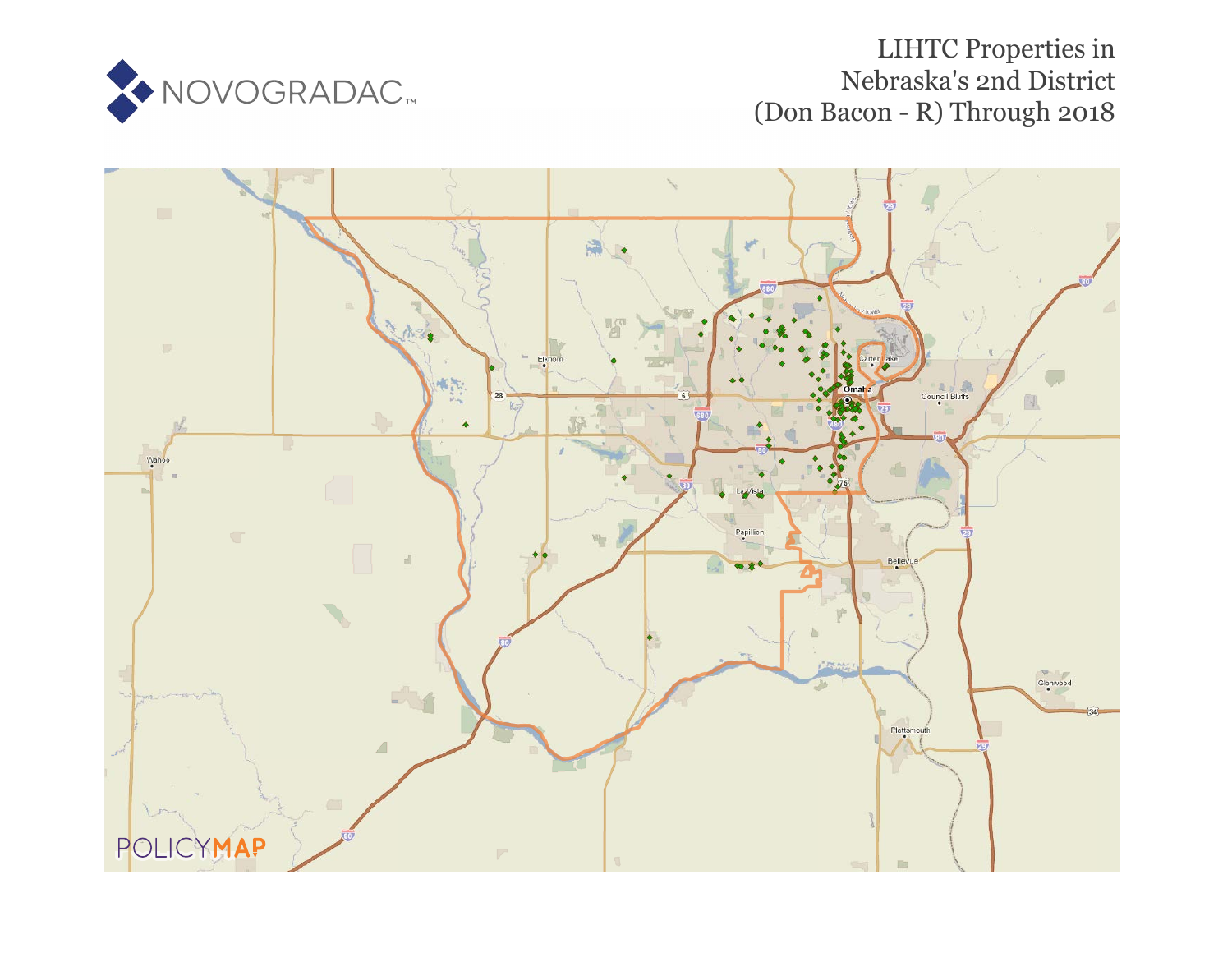| <b>Project Name</b>                     | <b>Address</b>                                   | City         | <b>State</b> | <b>Zip Code</b> | <b>Nonprofit</b><br><b>Sponsor</b> | <b>Allocation</b><br>Year | <b>Annual</b><br><b>Allocated</b><br><b>Amount</b> | <b>Year PIS</b> | <b>Construction Type</b> | <b>Total</b><br><b>Units</b> | Low<br><b>Income</b><br><b>Units</b> | <b>Rent or</b><br><b>Income</b><br><b>Ceiling</b> | <b>Credit %</b>                                   | <b>HUD Multi-Family</b><br><b>Tax-Exempt</b><br>Financing/<br><b>Bond</b><br><b>Rental Assistance</b> |
|-----------------------------------------|--------------------------------------------------|--------------|--------------|-----------------|------------------------------------|---------------------------|----------------------------------------------------|-----------------|--------------------------|------------------------------|--------------------------------------|---------------------------------------------------|---------------------------------------------------|-------------------------------------------------------------------------------------------------------|
| <b>HAUSCHILD HOUSES</b>                 | 2215 FOWLER<br>AVE                               | <b>OMAHA</b> | $\rm NE$     | 68110           | No                                 | 1987                      | \$5,702                                            | 1987            | Acquisition and Rehab 8  |                              | $\bf8$                               |                                                   | Not<br>Indicated                                  | No                                                                                                    |
| <b>BEN APTS</b>                         | 15605 N FOURTH $_{\rm BENNINGTON}$<br>${\rm ST}$ |              | $\rm NE$     | 68007           | No                                 | 1987                      | \$34,252                                           | 1987            | New Construction         | 24                           | 24                                   |                                                   | Not<br>Indicated                                  | No                                                                                                    |
| PRAGUE HOTEL                            | 1402 S 13TH ST OMAHA                             |              | $\rm NE$     | 68108           | No                                 | 1987                      | \$20,108                                           | 1987            | Acquisition and Rehab 11 |                              | 11                                   |                                                   | Not<br>$\label{thm:indicated} \textbf{Indicated}$ | $\mathbf{N}\mathbf{o}$                                                                                |
| KT COMPANY XVI                          | 2207 JONES ST OMAHA                              |              | $\rm NE$     | 68102           | No                                 | 1987                      | \$23,268                                           | 1987            | Acquisition and Rehab 36 |                              | 36                                   |                                                   | Not<br>Indicated                                  | No                                                                                                    |
| GEORGEANNA COURT 2612 DEWEY<br>APTS     | AVE                                              | <b>OMAHA</b> | $\rm NE$     | 68105           | No                                 | 1988                      | \$32,608                                           | 1988            | Acquisition and Rehab 36 |                              | 18                                   |                                                   | Not<br>$\operatorname{Indicated}$                 | No                                                                                                    |
| ROSELAND THEATRE                        | 4932 S 24TH ST OMAHA                             |              | $\rm{NE}$    | 68107           | No                                 | 1988                      | \$35,437                                           | 1988            | Acquisition and Rehab 17 |                              | $17\,$                               |                                                   | Not<br>Indicated                                  | No                                                                                                    |
| RIDGEWOOD HEIGHTS 3102 S 68TH PLZ OMAHA |                                                  |              | $\rm NE$     | 68106           | No                                 | 1988                      | \$292,514                                          | 1988            | New Construction         | 116                          | 116                                  |                                                   | Not<br>Indicated                                  | $\mathbf{N}\mathbf{o}$                                                                                |
| <b>MASON APTS</b>                       | 1010 S 24TH ST OMAHA                             |              | $\rm NE$     | 68108           | No                                 | 1988                      | \$91,863                                           | 1988            | Acquisition and Rehab 32 |                              | $32\,$                               |                                                   | Not<br>Indicated                                  | No                                                                                                    |
| KT COMPANY XV                           | 3031 BURT ST                                     | <b>OMAHA</b> | $\rm NE$     | 68131           | No                                 | 1988                      | \$17,250                                           | 1988            | Acquisition and Rehab 19 |                              | 19                                   |                                                   | Not<br>Indicated                                  | No                                                                                                    |
| K-T COMPANY XV                          | <b>3021 BURT ST</b>                              | <b>OMAHA</b> | NE           | 68131           | No                                 | 1988                      | \$17,213                                           | 1988            | Acquisition and Rehab 19 |                              | 19                                   |                                                   | Not<br>Indicated                                  | $\mathbf{No}$                                                                                         |
| KT COMPANY XV                           | 3011 BURT ST                                     | <b>OMAHA</b> | NE           | 68131           | No                                 | 1988                      | \$20,223                                           | 1988            | Acquisition and Rehab 19 |                              | 19                                   |                                                   | Not<br>Indicated                                  | No                                                                                                    |
| KT COMPANY XVI                          | 2205 JONES ST OMAHA                              |              | $\rm NE$     | 68102           | No                                 | 1988                      | \$23,884                                           | 1988            | Acquisition and Rehab 23 |                              | 23                                   |                                                   | Not<br>Indicated                                  | $\mathbf{N}\mathbf{o}$                                                                                |
| KT COMPANY XII                          | 1005 S 31ST ST                                   | <b>OMAHA</b> | NE           | 68105           | No                                 | 1988                      | \$19,990                                           | 1988            | Acquisition and Rehab 13 |                              | $13\,$                               |                                                   | Not<br>Indicated                                  | No                                                                                                    |

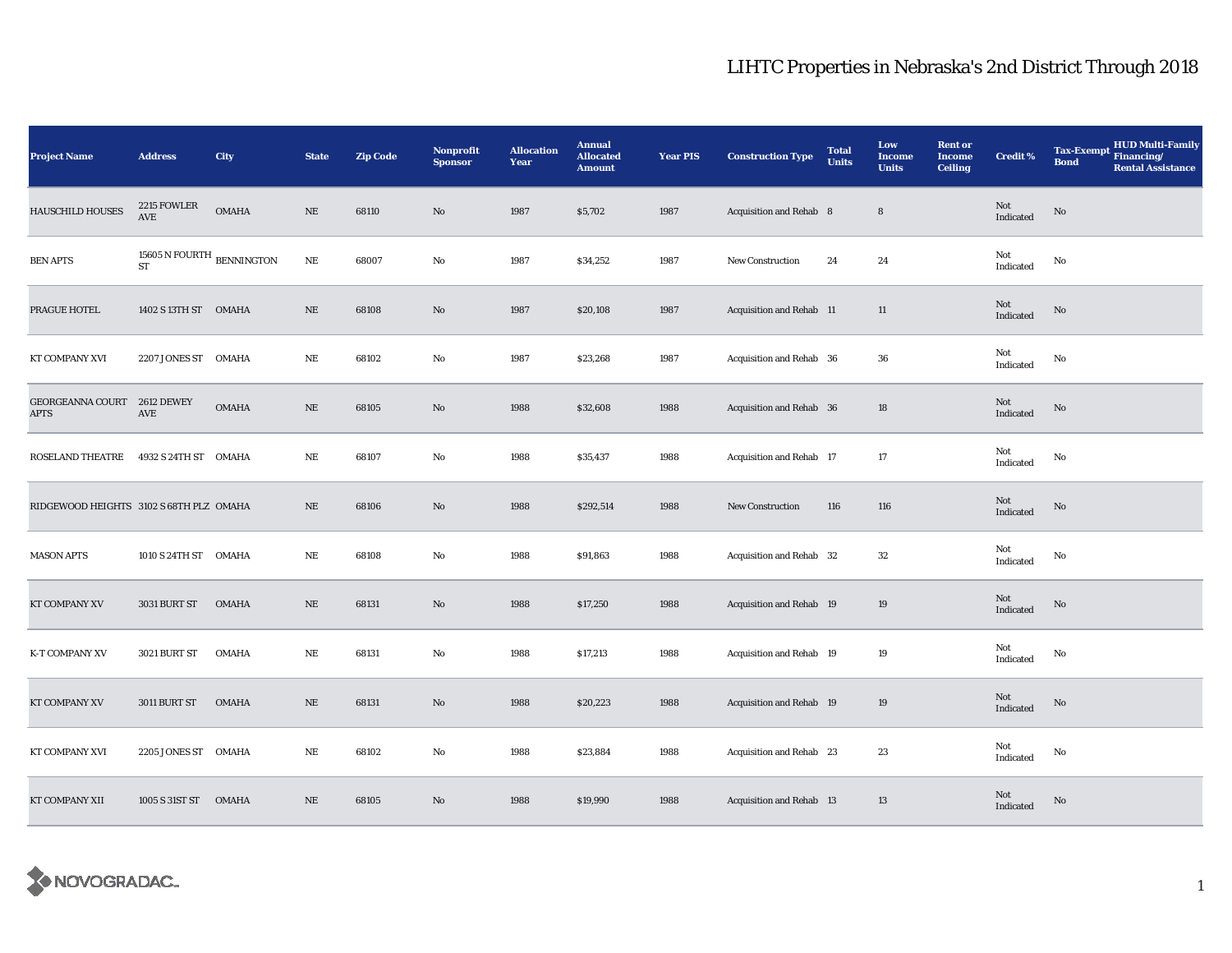| <b>Project Name</b>                     | <b>Address</b>                      | City             | <b>State</b> | <b>Zip Code</b> | Nonprofit<br><b>Sponsor</b> | <b>Allocation</b><br>Year | <b>Annual</b><br><b>Allocated</b><br><b>Amount</b> | <b>Year PIS</b> | <b>Construction Type</b>                   | <b>Total</b><br><b>Units</b> | Low<br><b>Income</b><br><b>Units</b> | <b>Rent or</b><br><b>Income</b><br><b>Ceiling</b> | <b>Credit %</b>  | <b>HUD Multi-Family</b><br>Tax-Exempt Financing/<br><b>Bond</b><br><b>Rental Assistance</b> |
|-----------------------------------------|-------------------------------------|------------------|--------------|-----------------|-----------------------------|---------------------------|----------------------------------------------------|-----------------|--------------------------------------------|------------------------------|--------------------------------------|---------------------------------------------------|------------------|---------------------------------------------------------------------------------------------|
| <b>KENSINGTON TOWER</b><br><b>APTS</b>  | 505 S 16TH ST                       | <b>OMAHA</b>     | $\rm NE$     | 68102           | $\rm No$                    | 1989                      | \$183,463                                          | 1989            | Acquisition and Rehab 65                   |                              | 49                                   |                                                   | Not<br>Indicated | No                                                                                          |
| DEWEY HOWARD ST<br>APTS                 | 2317 DEWEY AVE OMAHA                |                  | $\rm NE$     | 68102           | No                          | 1989                      | \$49,733                                           | 1989            | Acquisition and Rehab 25                   |                              | 25                                   |                                                   | Not<br>Indicated | $\rm No$                                                                                    |
| <b>BOYD STREET APTS</b>                 | 6518 BOYD ST                        | <b>OMAHA</b>     | $\rm NE$     | 68104           | No                          | 1989                      | \$52,524                                           | 1989            | Acquisition and Rehab 26                   |                              | 26                                   |                                                   | Not<br>Indicated | $\mathbf{No}$                                                                               |
| VINTON STREET APTS 2201 VINTON ST OMAHA |                                     |                  | $\rm NE$     | 68108           | No                          | 1989                      | \$16,351                                           | 1989            | <b>Acquisition and Rehab 12</b>            |                              | 12                                   |                                                   | Not<br>Indicated | No                                                                                          |
| VINTON SCHOOL APTS                      | 2016 DEER PARK OMAHA<br><b>BLVD</b> |                  | $\rm NE$     | 68108           | $\rm No$                    | 1989                      | \$63,077                                           | 1989            | Acquisition and Rehab 20                   |                              | 20                                   |                                                   | Not<br>Indicated | No                                                                                          |
| T & H                                   | 3802 DODGE ST OMAHA                 |                  | $\rm NE$     | 68131           | $\mathbf{No}$               | 1989                      | \$24,425                                           | 1989            | Acquisition and Rehab 10                   |                              | 10                                   |                                                   | Not<br>Indicated | $\rm No$                                                                                    |
| <b>SAUNDERS APTS</b>                    | 415 N 41ST AVE OMAHA                |                  | NE           | 68131           | No                          | 1988                      | \$136,344                                          | 1989            | Acquisition and Rehab 23                   |                              | 23                                   |                                                   | Not<br>Indicated | No                                                                                          |
| PARK SCHOOL APTS                        | 1320 S 29TH ST OMAHA                |                  | $\rm NE$     | 68105           | $\rm No$                    | 1989                      | \$86,744                                           | 1989            | Acquisition and Rehab 24                   |                              | 24                                   |                                                   | Not<br>Indicated | No                                                                                          |
| <b>J STREET APTS</b>                    | 4319 S 22ND ST OMAHA                |                  | $\rm NE$     | 68107           | No                          | 1989                      | \$16,052                                           | 1990            | Acquisition and Rehab 11                   |                              | $11\,$                               |                                                   | Not<br>Indicated | No                                                                                          |
| 708 S 24TH ST                           | 708 S 24TH ST                       | <b>OMAHA</b>     | $\rm NE$     | 68102           | No                          | 1990                      | \$3,839                                            | 1990            | Acquisition and Rehab 4                    |                              | $\overline{4}$                       |                                                   | Not<br>Indicated | $\mathbf{No}$                                                                               |
| VINTON STREET APTS                      | 2109 VINTON ST OMAHA                |                  | $_{\rm NE}$  | 68108           | No                          | 1989                      | \$104,598                                          | 1990            | Both New Construction $\,$ 42<br>and $A/R$ |                              | 42                                   |                                                   | Not<br>Indicated | No                                                                                          |
| <b>1511 APTS</b>                        | 1511 VINTON ST OMAHA                |                  | $\rm NE$     | 68108           | No                          | 1989                      | \$11,703                                           | 1990            | Acquisition and Rehab 6                    |                              | $\bf 6$                              |                                                   | Not<br>Indicated | $\rm No$                                                                                    |
| PAPILLION HEIGHTS<br>APTS               | 105 W GOLD<br><b>COAST RD</b>       | <b>PAPILLION</b> | NE           | 68046           | No                          | 1989                      | \$175,433                                          | 1990            | <b>New Construction</b>                    | 48                           | 48                                   |                                                   | Not<br>Indicated | No                                                                                          |

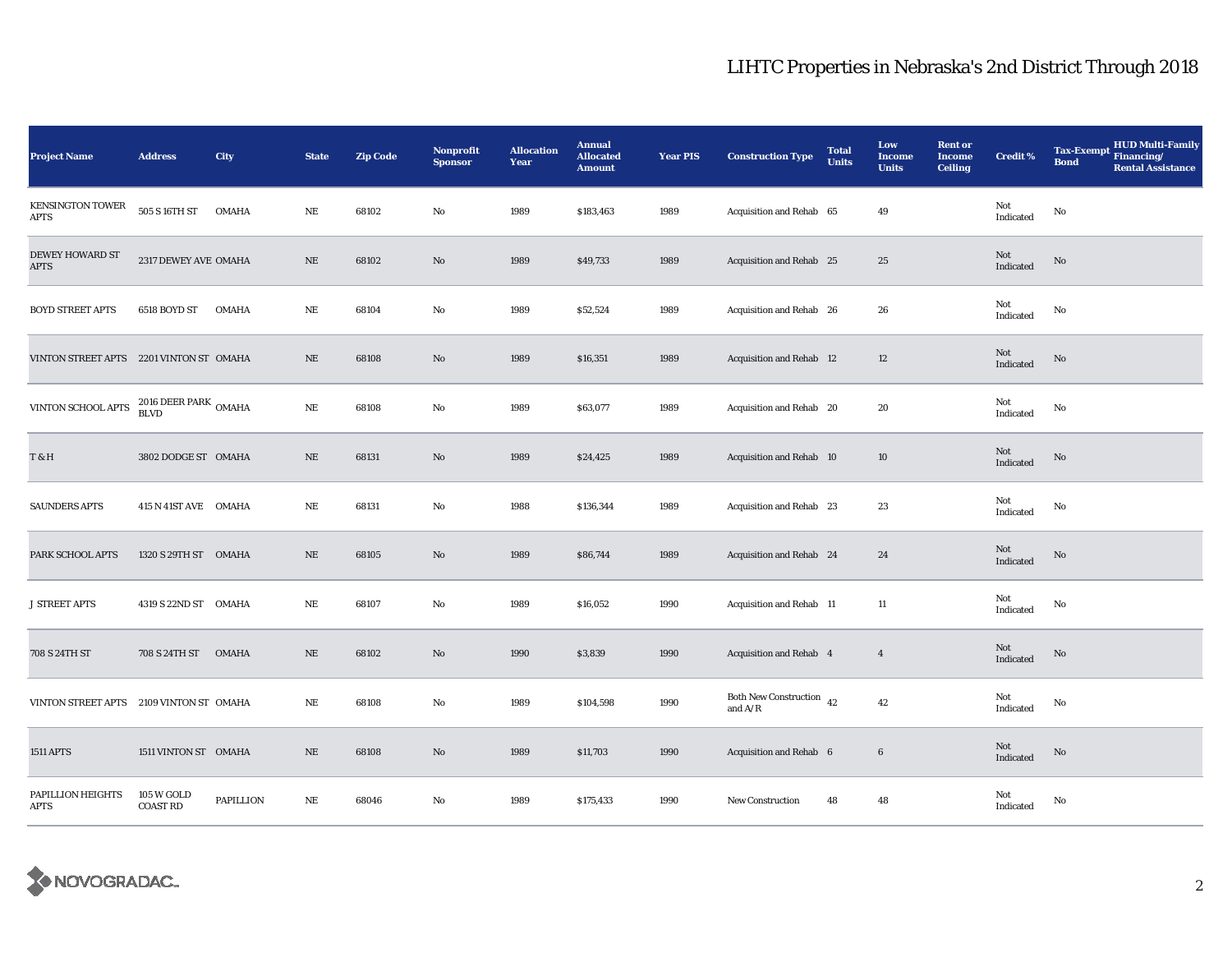| <b>Project Name</b>                              | <b>Address</b>             | City            | <b>State</b> | <b>Zip Code</b> | Nonprofit<br><b>Sponsor</b> | <b>Allocation</b><br>Year | <b>Annual</b><br><b>Allocated</b><br><b>Amount</b> | <b>Year PIS</b> | <b>Construction Type</b> | <b>Total</b><br><b>Units</b> | Low<br><b>Income</b><br><b>Units</b> | <b>Rent or</b><br><b>Income</b><br><b>Ceiling</b> | <b>Credit %</b>  | <b>HUD Multi-Family</b><br>Tax-Exempt Financing/<br><b>Bond</b><br><b>Rental Assistance</b> |
|--------------------------------------------------|----------------------------|-----------------|--------------|-----------------|-----------------------------|---------------------------|----------------------------------------------------|-----------------|--------------------------|------------------------------|--------------------------------------|---------------------------------------------------|------------------|---------------------------------------------------------------------------------------------|
| <b>MELROSE APTS</b>                              | 602 N 33RD ST              | <b>OMAHA</b>    | NE           | 68131           | No                          | 1988                      | \$35,471                                           | 1990            | Acquisition and Rehab 11 |                              | 11                                   |                                                   | Not<br>Indicated | No                                                                                          |
| HOWARD STREET APTS $^{2720}_{ST}$ HOWARD         |                            | <b>OMAHA</b>    | $\rm NE$     | 68105           | No                          | 1989                      | \$2,818                                            | 1991            | Acquisition and Rehab 2  |                              | $\boldsymbol{2}$                     |                                                   | Not<br>Indicated | No                                                                                          |
| HISTORIC FLORENTINE 907 S 25TH ST<br><b>APTS</b> |                            | <b>OMAHA</b>    | $\rm NE$     | 68105           | $\mathbf{N}\mathbf{o}$      | 1991                      | \$15,998                                           | 1991            | Acquisition and Rehab 24 |                              | 24                                   |                                                   | Not<br>Indicated | No                                                                                          |
| HILLCREST APTS                                   | 1907 JONES ST              | OMAHA           | NE           | 68102           |                             | 1989                      | \$8,234                                            | 1991            | Not Indicated            | $\boldsymbol{6}$             | $\boldsymbol{6}$                     |                                                   | Not<br>Indicated |                                                                                             |
| HILLCREST APTS                                   | 1906 JONES ST OMAHA        |                 | $\rm NE$     | 68102           | $\mathbf{N}\mathbf{o}$      | 1989                      | \$11,666                                           | 1991            | Acquisition and Rehab 12 |                              | 12                                   |                                                   | Not<br>Indicated | No                                                                                          |
| HARNEY STREET APTS 2409 HARNEY ST OMAHA          |                            |                 | NE           | 68131           | No                          | 1989                      | \$5,198                                            | 1991            | Acquisition and Rehab 4  |                              | $\overline{4}$                       |                                                   | Not<br>Indicated | No                                                                                          |
| <b>COLUMBIAN SCHOOL</b><br><b>APTS</b>           | 3819 JONES ST OMAHA        |                 | $\rm NE$     | 68105           | Yes                         | 1990                      | \$150,499                                          | 1991            | Acquisition and Rehab 28 |                              | 28                                   |                                                   | Not<br>Indicated | No                                                                                          |
| 702 S 24TH ST                                    | 702 S 24TH ST              | OMAHA           | $_{\rm NE}$  | 68102           | No                          | 1991                      | \$1,784                                            | 1991            | Acquisition and Rehab 6  |                              | 6                                    |                                                   | Not<br>Indicated | No                                                                                          |
| <b>ZIMMERMAN APTS</b>                            | 521 N 33RD ST              | <b>OMAHA</b>    | $\rm NE$     | 68131           | No                          | 1990                      | \$10,045                                           | 1991            | Acquisition and Rehab 10 |                              | 10                                   |                                                   | Not<br>Indicated | $\rm No$                                                                                    |
| <b>VANOUS APTS</b>                               | 4835 S 24TH ST OMAHA       |                 | $\rm NE$     | 68107           | No                          | 1990                      | \$12,411                                           | 1991            | Acquisition and Rehab 4  |                              | $\overline{4}$                       |                                                   | Not<br>Indicated | No                                                                                          |
| MED CENTRE VILLA<br><b>APTS</b>                  | 3828 JONES ST OMAHA        |                 | $\rm NE$     | 68105           | Yes                         | 1990                      | \$118,881                                          | 1991            | <b>New Construction</b>  | 27                           | 27                                   |                                                   | Not<br>Indicated | No                                                                                          |
| 1316 JONES STREET<br>APTS                        | 1316 JONES ST              | OMAHA           | $\rm NE$     | 68102           | No                          | 1992                      | \$27,422                                           | 1992            | Acquisition and Rehab 12 |                              | $\tau$                               |                                                   | Not<br>Indicated | No                                                                                          |
| <b>CEDAR HOLLOW APTS</b>                         | 23804 CEDAR<br>HOLLOW MALL | <b>WATERLOO</b> | NE           |                 | No                          | 1992                      | \$33,763                                           | 1992            | <b>New Construction</b>  | 24                           | 24                                   |                                                   | Not<br>Indicated | No                                                                                          |

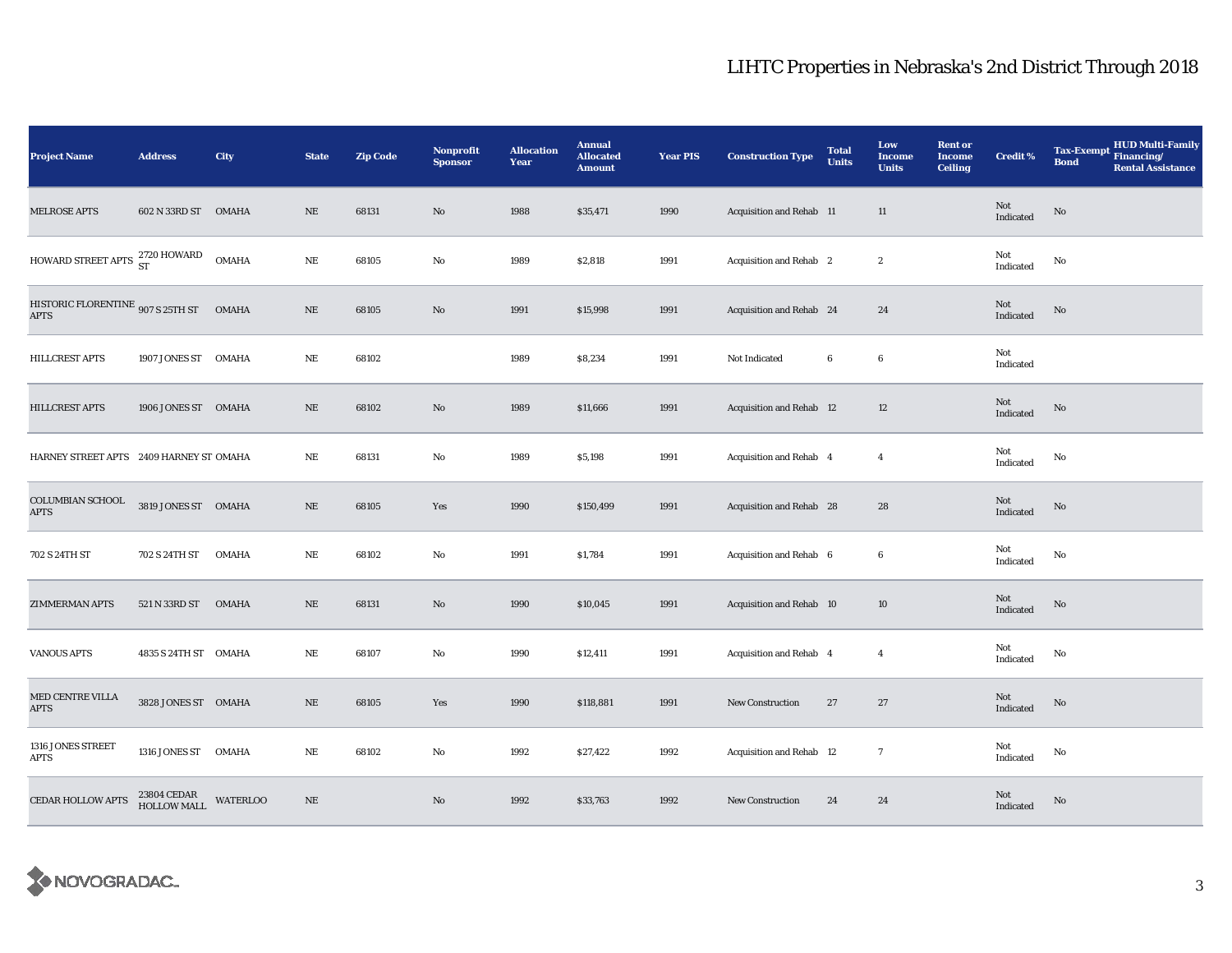| <b>Project Name</b>                     | <b>Address</b>                            | City         | <b>State</b> | <b>Zip Code</b> | <b>Nonprofit</b><br><b>Sponsor</b> | <b>Allocation</b><br>Year | <b>Annual</b><br><b>Allocated</b><br><b>Amount</b> | <b>Year PIS</b> | <b>Construction Type</b> | <b>Total</b><br><b>Units</b> | Low<br><b>Income</b><br><b>Units</b> | <b>Rent or</b><br><b>Income</b><br><b>Ceiling</b> | <b>Credit %</b>  | <b>HUD Multi-Family</b><br>Tax-Exempt Financing/<br><b>Bond</b><br><b>Rental Assistance</b> |
|-----------------------------------------|-------------------------------------------|--------------|--------------|-----------------|------------------------------------|---------------------------|----------------------------------------------------|-----------------|--------------------------|------------------------------|--------------------------------------|---------------------------------------------------|------------------|---------------------------------------------------------------------------------------------|
| PARK CREST APTS II                      | 4812 SAHLER ST OMAHA                      |              | $\rm NE$     | 68104           | Yes                                | 1990                      | \$116,643                                          | 1992            | Acquisition and Rehab 90 |                              | 90                                   |                                                   | Not<br>Indicated | No                                                                                          |
| PHEASANT RUN APTS                       | 1531<br><b>GRANDVIEW</b><br>AVE           | PAPILLION    | $\rm NE$     | 68046           | $\mathbf{N}\mathbf{o}$             | 1991                      | \$71,949                                           | 1992            | <b>New Construction</b>  | 20                           | 20                                   |                                                   | Not<br>Indicated | No                                                                                          |
| SPRINGFIELD APTS                        | 320 N FIRST ST SPRINGFIELD                |              | NE           |                 | No                                 | 1990                      | \$23,970                                           | 1992            | <b>New Construction</b>  | 16                           | 16                                   |                                                   | Not<br>Indicated | No                                                                                          |
| <b>GRACE PLAZA APTS</b>                 | $1840$ FLORENCE $\,$ OMAHA<br><b>BLVD</b> |              | $\rm NE$     | 68110           | Yes                                | 1991                      | \$184,125                                          | 1992            | New Construction         | 24                           | 24                                   |                                                   | Not<br>Indicated | $\rm No$                                                                                    |
| SOUTHFIELD APTS I                       | 7105 S 83RD ST LA VISTA                   |              | $\rm NE$     | 68128           | No                                 | 1991                      | \$162,654                                          | 1992            | <b>New Construction</b>  | 48                           | 48                                   |                                                   | Not<br>Indicated | No                                                                                          |
| 1413 LEAVENWORTH<br><b>APTS</b>         | 801 S 15TH ST                             | <b>OMAHA</b> | $\rm NE$     | 68108           | No                                 | 1991                      | \$191,804                                          | 1993            | Acquisition and Rehab 60 |                              | 50                                   |                                                   | Not<br>Indicated | No                                                                                          |
| ASPEN RIDGE APTS                        | 4225 S 25TH ST OMAHA                      |              | $\rm NE$     | 68107           | No                                 | 1991                      | \$181,522                                          | 1993            | <b>New Construction</b>  | 42                           | 42                                   |                                                   | Not<br>Indicated | No                                                                                          |
| <b>BAKERS SUPPLY</b><br><b>BUILDING</b> | 1313<br>LEAVENWORTH OMAHA<br><b>ST</b>    |              | NE           | 68102           | No                                 | 1992                      | \$17,633                                           | 1993            | Acquisition and Rehab 6  |                              | $\boldsymbol{3}$                     |                                                   | Not<br>Indicated | No                                                                                          |
| <b>HAMILTON GARDEN</b>                  | 210 S 24TH ST                             | <b>OMAHA</b> | $\rm NE$     | 68102           | No                                 | 1992                      | \$119,710                                          | 1993            | Acquisition and Rehab 21 |                              | 21                                   |                                                   | Not<br>Indicated | No                                                                                          |
| SOUTHFIELD APTS II                      | 7013 S 83RD ST LA VISTA                   |              | $\rm NE$     | 68128           | No                                 | 1992                      | \$125,881                                          | 1993            | New Construction         | 36                           | 36                                   |                                                   | Not<br>Indicated | $\rm No$                                                                                    |
| WOOLWORTH CASTLE                        | 2603<br>WOOLWORTH<br>AVE                  | <b>OMAHA</b> | $\rm NE$     | 68105           | No                                 | 1991                      | \$45,345                                           | 1993            | Acquisition and Rehab 12 |                              | 12                                   |                                                   | Not<br>Indicated | No                                                                                          |
| THR TEN                                 | 2918 S 23RD ST OMAHA                      |              | $\rm NE$     | 68108           | No                                 | 1993                      | \$17,023                                           | 1993            | Acquisition and Rehab 6  |                              | $\bf 6$                              |                                                   | Not<br>Indicated | No                                                                                          |
| <b>VALLEY VIEW APTS</b>                 | 4813 BOYD ST                              | <b>OMAHA</b> | NE           | 68104           | No                                 | 1991                      | \$28,528                                           | 1993            | Acquisition and Rehab 31 |                              | $31\,$                               |                                                   | Not<br>Indicated | No                                                                                          |

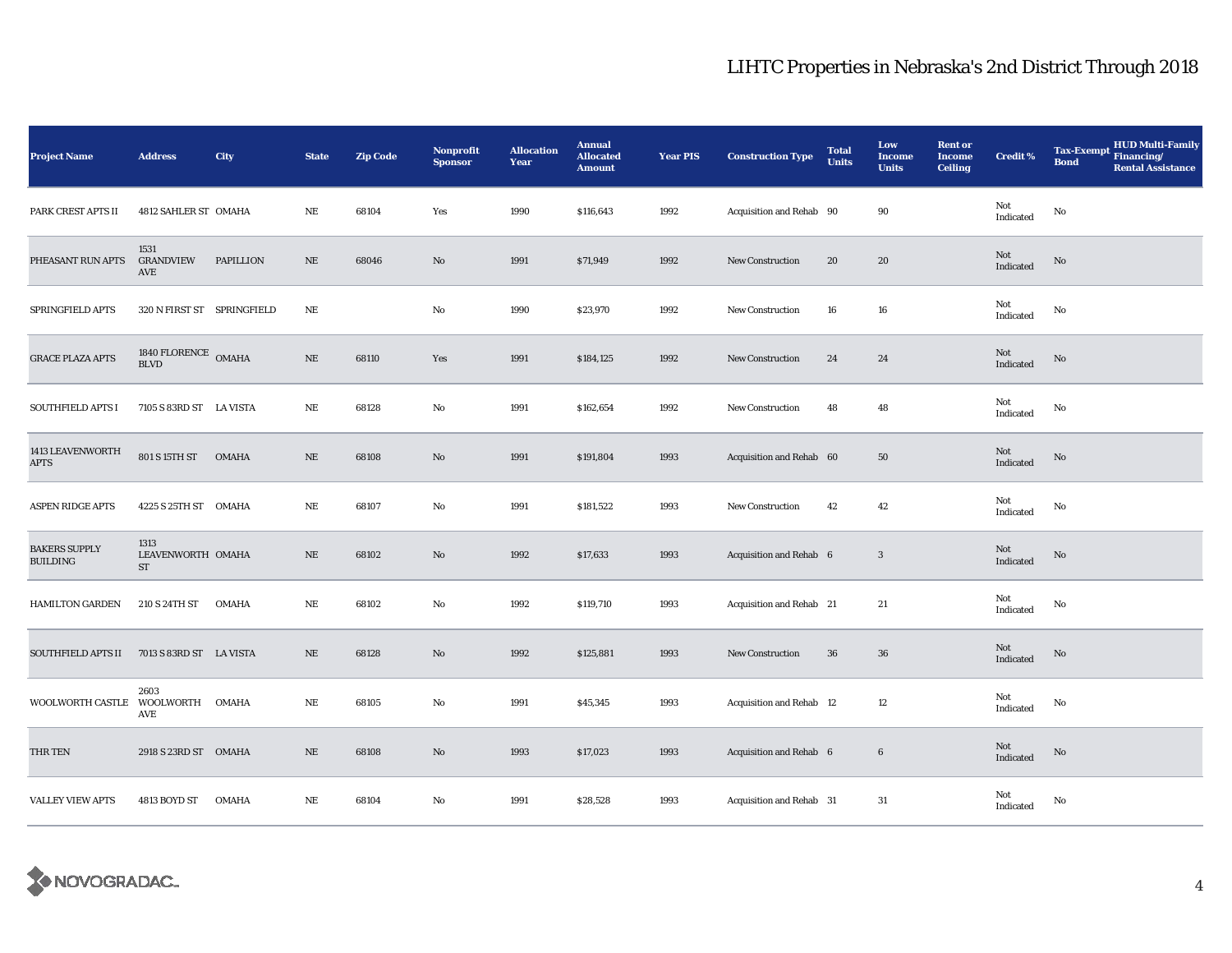| <b>Project Name</b>                             | <b>Address</b>                                    | City             | <b>State</b> | <b>Zip Code</b> | <b>Nonprofit</b><br><b>Sponsor</b> | <b>Allocation</b><br>Year | <b>Annual</b><br><b>Allocated</b><br><b>Amount</b> | <b>Year PIS</b> | <b>Construction Type</b> | <b>Total</b><br><b>Units</b> | Low<br><b>Income</b><br><b>Units</b> | <b>Rent or</b><br><b>Income</b><br><b>Ceiling</b> | <b>Credit %</b>       | <b>Bond</b>   | Tax-Exempt HUD Multi-Family<br><b>Rental Assistance</b> |
|-------------------------------------------------|---------------------------------------------------|------------------|--------------|-----------------|------------------------------------|---------------------------|----------------------------------------------------|-----------------|--------------------------|------------------------------|--------------------------------------|---------------------------------------------------|-----------------------|---------------|---------------------------------------------------------|
| 1213 JACKSON STREET 1213 JACKSON<br>APTS        | ${\rm ST}$                                        | <b>OMAHA</b>     | $\rm NE$     | 68102           | $\mathbf{N}\mathbf{o}$             | 1993                      | \$26,615                                           | 1994            | Acquisition and Rehab 10 |                              | $7\phantom{.0}$                      |                                                   | Not<br>Indicated      | No            |                                                         |
| <b>CLARK PLACE</b>                              | 1818 N 18TH ST OMAHA                              |                  | $\rm NE$     | 68110           | Yes                                | 1993                      | \$267,333                                          | 1994            | <b>New Construction</b>  | 34                           | 34                                   |                                                   | Not<br>Indicated      | No            |                                                         |
| <b>GRETNA APTS</b>                              | 202 E<br><b>GLENMORE DR</b>                       | <b>GRETNA</b>    | NE           | 68028           | No                                 | 1993                      | \$33,480                                           | 1994            | New Construction         | 24                           | 24                                   |                                                   | Not<br>Indicated      | $\mathbf{No}$ |                                                         |
| <b>KELLOM PLACE</b>                             | $2517$ CALDWELL $\,$ OMAHA<br>${\rm ST}$          |                  | $\rm NE$     | 68131           | Yes                                | 1992                      | \$250,919                                          | 1994            | New Construction         | 42                           | 42                                   |                                                   | Not<br>Indicated      | No            |                                                         |
| 1001 N 29TH ST APTS                             | 1001 N 29TH ST OMAHA                              |                  | $\rm NE$     | 68131           | No                                 | 1992                      | \$57,235                                           | 1994            | Acquisition and Rehab 12 |                              | 12                                   |                                                   | Not<br>Indicated      | No            |                                                         |
| <b>MILTON APTS</b>                              | 1954 JONES ST OMAHA                               |                  | NE           | 68102           |                                    | 1995                      | \$72,689                                           | 1995            | Not Indicated            | 15                           | 15                                   |                                                   | 70 % present<br>value |               |                                                         |
| <b>GRANDVIEW APTS</b>                           | 1427<br><b>GRANDVIEW</b><br>AVE                   | <b>PAPILLION</b> | $\rm NE$     | 68046           |                                    | 1994                      | \$169,574                                          | 1995            | Not Indicated            | 48                           | 48                                   |                                                   | Not<br>Indicated      |               |                                                         |
| 3628 SOUTH 24TH<br><b>STREET</b>                | 3628 S 24TH ST OMAHA                              |                  | NE           | 68108           |                                    | 1994                      | \$30,442                                           | 1995            | Not Indicated            | 8                            | 8                                    |                                                   | Not<br>Indicated      |               |                                                         |
| 1422 WILLIAM STREET 1422 WILLIAM<br><b>APTS</b> | ST                                                | <b>OMAHA</b>     | $\rm NE$     | 68108           |                                    | 1993                      | \$19,659                                           | 1995            | Not Indicated            | $\overline{4}$               | $\overline{4}$                       |                                                   | Not<br>Indicated      |               |                                                         |
| 1115 HARNEY STREET<br><b>APTS</b>               | 1115 HARNEY ST OMAHA                              |                  | $\rm NE$     | 68102           |                                    | 1994                      | \$71,100                                           | 1995            | Not Indicated            | 20                           | 20                                   |                                                   | Not<br>Indicated      |               |                                                         |
| ORCHARD MANOR<br>APTS                           | $3650$ ORCHARD $\quad$ OMAHA<br>AVE               |                  | $\rm NE$     | 68107           |                                    | 1994                      | \$259,863                                          | 1995            | Not Indicated            | 48                           | 48                                   |                                                   | Not<br>Indicated      |               |                                                         |
| <b>SEECURITIES</b><br>BUILDING                  | 305 S 16TH ST                                     | <b>OMAHA</b>     | $\rm NE$     | 68102           | Yes                                | 1996                      | \$207,891                                          | 1996            | Acquisition and Rehab 35 |                              | 35                                   |                                                   | 70 % present<br>value |               |                                                         |
| <b>KELLOM RIDGES I</b>                          | $2629$ CALDWELL $\,$ OMAHA<br>$\operatorname{ST}$ |                  | $\rm NE$     | 68131           |                                    | 1995                      | \$186,037                                          | 1996            | Not Indicated            | 19                           | 19                                   |                                                   | 70 % present<br>value |               |                                                         |

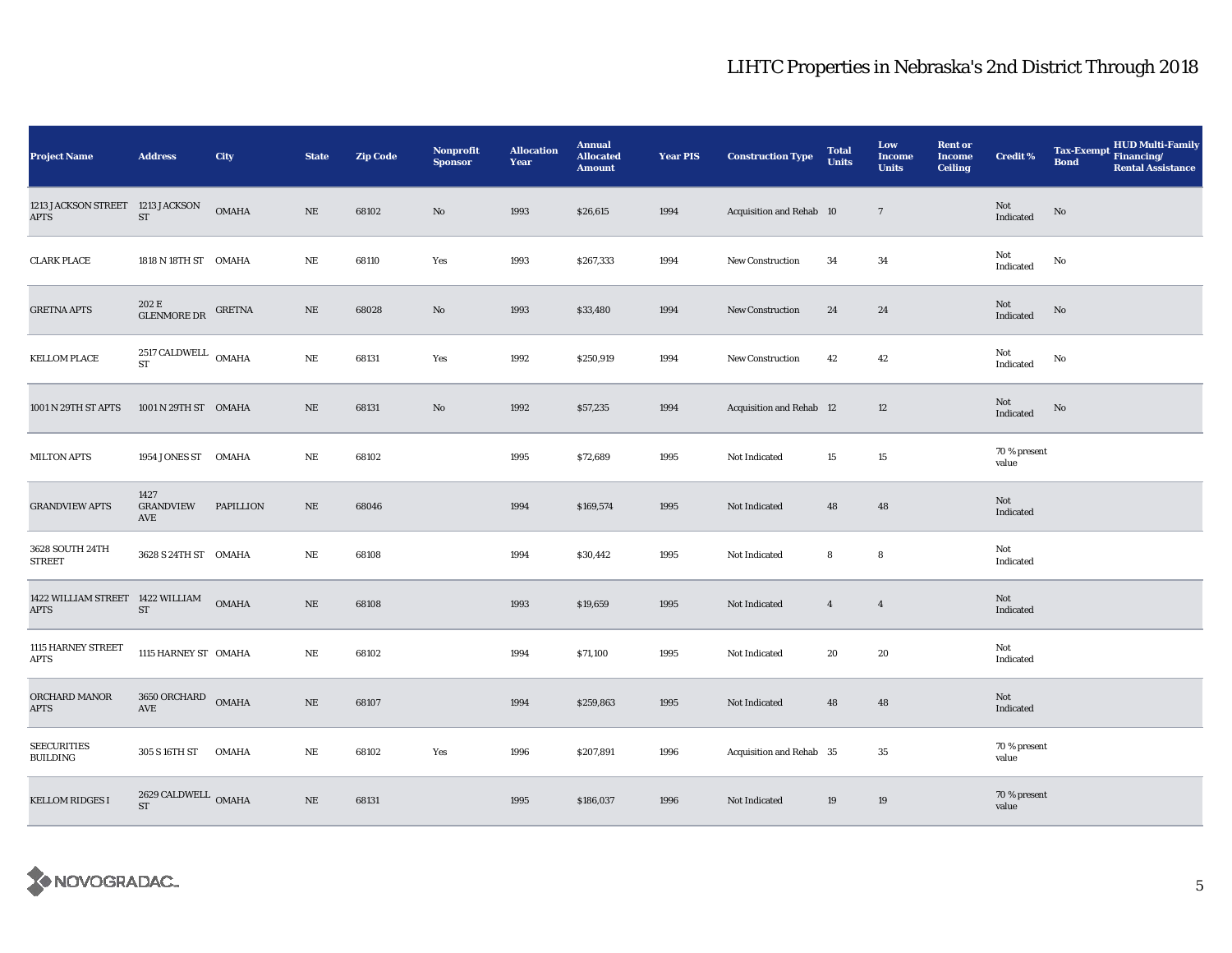| <b>Project Name</b>                                                                                                          | <b>Address</b>                             | City          | <b>State</b> | <b>Zip Code</b> | <b>Nonprofit</b><br><b>Sponsor</b> | <b>Allocation</b><br>Year | <b>Annual</b><br><b>Allocated</b><br><b>Amount</b> | <b>Year PIS</b> | <b>Construction Type</b>  | <b>Total</b><br><b>Units</b> | Low<br><b>Income</b><br><b>Units</b> | <b>Rent or</b><br><b>Income</b><br><b>Ceiling</b> | <b>Credit %</b>                               | <b>Bond</b> | <b>HUD Multi-Family</b><br>Tax-Exempt Financing/<br><b>Rental Assistance</b> |
|------------------------------------------------------------------------------------------------------------------------------|--------------------------------------------|---------------|--------------|-----------------|------------------------------------|---------------------------|----------------------------------------------------|-----------------|---------------------------|------------------------------|--------------------------------------|---------------------------------------------------|-----------------------------------------------|-------------|------------------------------------------------------------------------------|
| <b>GREENVIEW</b>                                                                                                             | 1806 N 17TH ST OMAHA                       |               | $\rm NE$     | 68110           |                                    | 1995                      | \$321,625                                          | 1996            | Not Indicated             | 36                           | 36                                   |                                                   | 70 % present<br>value                         |             |                                                                              |
| <b>BULL DURHAM APTS</b>                                                                                                      | 1013<br>LEAVENWORTH OMAHA<br><b>ST</b>     |               | $\rm NE$     | 68102           | Yes                                | 1997                      | \$253,704                                          | 1997            | Acquisition and Rehab 48  |                              | 48                                   |                                                   | 30 % present<br>value                         |             |                                                                              |
| <b>TIMBER RIDGE APTS</b>                                                                                                     | 10901 JAYNES<br><b>PLZ</b>                 | <b>OMAHA</b>  | $\rm NE$     | 68164           | No                                 | 1999                      | \$579,931                                          | 1997            | New Construction          | 276                          | 276                                  |                                                   | $30$ % present $\rm \gamma_{\rm PS}$<br>value |             |                                                                              |
| <b>KELLOM RIDGES II</b>                                                                                                      | 1300 N 26TH ST OMAHA                       |               | NE           | 68131           | Yes                                | 1996                      | \$201,962                                          | 1997            | Not Indicated             | 19                           | 19                                   |                                                   | 70 % present<br>value                         |             |                                                                              |
| <b>HIGHLAND CROWN</b>                                                                                                        | 1922 LOCUST ST OMAHA                       |               | $\rm NE$     | 68110           | Yes                                | 1996                      | \$148,336                                          | 1997            | <b>New Construction</b>   | 16                           | 16                                   |                                                   | 70 % present<br>value                         |             |                                                                              |
| $\textbf{BURLINGTON SQUARE} \quad \substack{\textbf{3610} \textbf{ORCHARD} \\ \textbf{AVE}} \quad \substack{\textbf{OMAHA}}$ |                                            |               | $\rm NE$     | 68107           | Yes                                | 1996                      | \$145,575                                          | 1997            | New Construction          | 24                           | 24                                   |                                                   | 70 % present<br>value                         |             |                                                                              |
| PLATTE VALLEY APTS 712 SW ST                                                                                                 |                                            | <b>VALLEY</b> | $\rm NE$     | 68064           | Yes                                | 1996                      | \$157,185                                          | 1997            | Acquisition and Rehab 48  |                              | 48                                   |                                                   | 30 % present<br>value                         |             |                                                                              |
| <b>IMMACULATE</b><br>CONCEPTION SCHOOL 2716 S 24TH ST OMAHA<br>APTS                                                          |                                            |               | $\rm NE$     | 68108           | $\mathbf{N}\mathbf{o}$             | 1998                      | \$112,428                                          | 1998            | Not Indicated             | 19                           | 19                                   |                                                   | 70 % present<br>value                         |             |                                                                              |
| <b>AMBER RIDGE APTS</b><br>(CEDARWOOD)                                                                                       | 1876 S 74TH ST OMAHA                       |               | $\rm NE$     | 68124           | No                                 | 1998                      | \$77,671                                           | 1998            | Acquisition and Rehab 150 |                              | 109                                  |                                                   | $30$ % present $\rm\thinspace\,Yes$<br>value  |             |                                                                              |
| <b>KELLOM EAST</b>                                                                                                           | $2507\,\mbox{CALDWELL}$ OMAHA<br><b>ST</b> |               | $\rm NE$     | 68131           | Yes                                | 1997                      | \$66,800                                           | 1998            | New Construction          | $\bf 8$                      | $\bf 8$                              |                                                   | 70 % present $\,$ No $\,$<br>value            |             |                                                                              |
| <b>KOUNTZE PARK</b><br>CROWN                                                                                                 | 2019 BINNEY ST OMAHA                       |               | $\rm NE$     | 68110           | Yes                                | 1998                      | \$158,764                                          | 1998            | <b>New Construction</b>   | 16                           | 16                                   |                                                   | 70 % present<br>value                         |             |                                                                              |
| TWENTIETH PLACE                                                                                                              | 1825 N 20TH ST OMAHA                       |               | $\rm NE$     | 68110           | Yes                                | 1997                      | \$190,100                                          | 1998            | New Construction          | 18                           | 18                                   |                                                   | 70 % present<br>value                         |             |                                                                              |
| SEVEN OAKS OF<br><b>FLORENCE</b>                                                                                             | <b>3439 STATE</b><br><b>STREET</b>         | <b>OMAHA</b>  | $\rm NE$     | 68112-0000      | No                                 | 1998                      | \$98,180                                           | 1998            | Acquisition and Rehab 32  |                              | 26                                   | 60% AMGI                                          | $30\,\%$ present $\,$ No value                |             | No                                                                           |

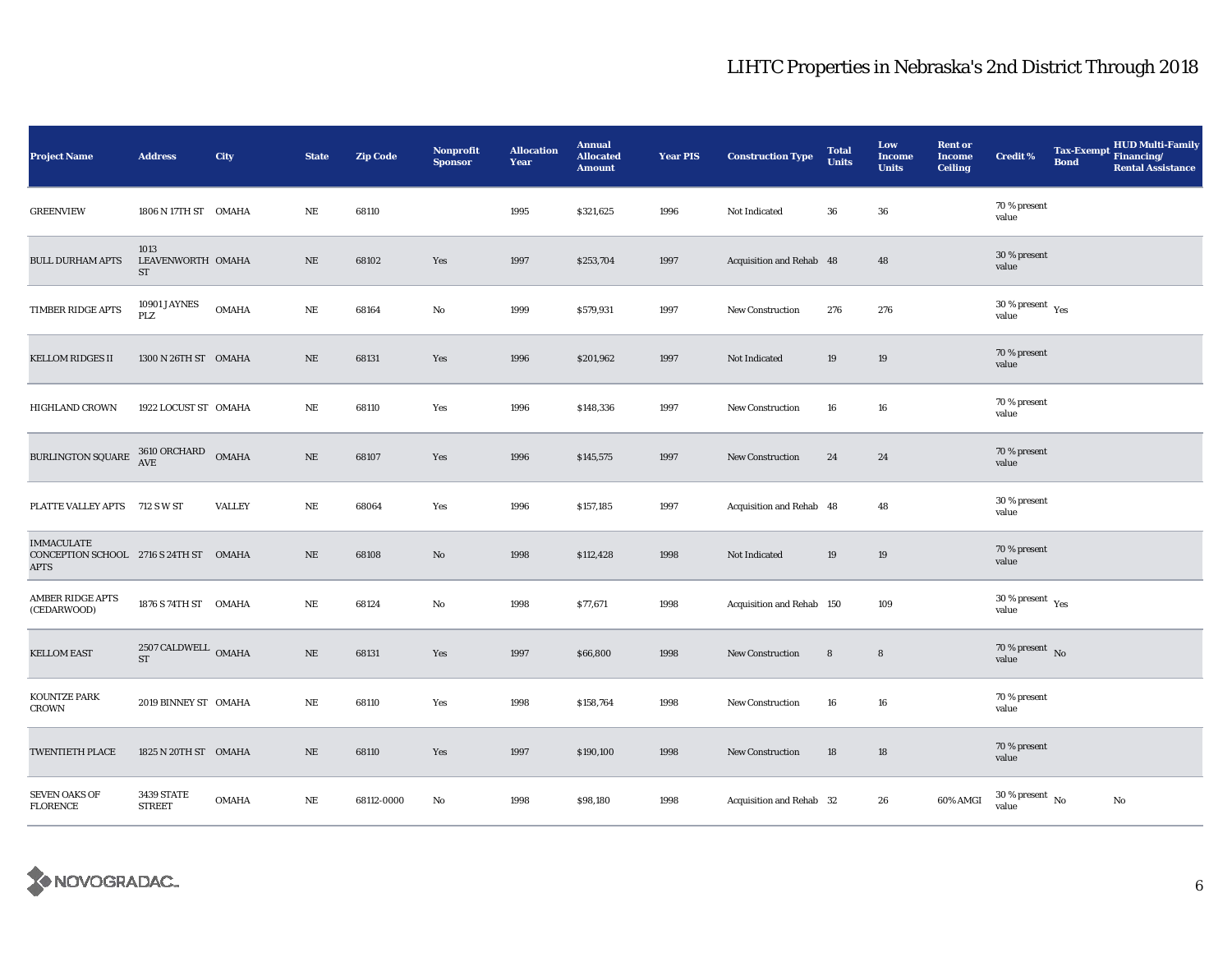| <b>Project Name</b>                                | <b>Address</b>                          | City         | <b>State</b> | <b>Zip Code</b> | Nonprofit<br><b>Sponsor</b> | <b>Allocation</b><br>Year | <b>Annual</b><br><b>Allocated</b><br><b>Amount</b> | <b>Year PIS</b> | <b>Construction Type</b> | <b>Total</b><br><b>Units</b> | Low<br><b>Income</b><br><b>Units</b> | <b>Rent or</b><br><b>Income</b><br><b>Ceiling</b> | <b>Credit %</b>                                      | <b>Bond</b> | <b>HUD Multi-Family</b><br>Tax-Exempt Financing/<br><b>Rental Assistance</b> |
|----------------------------------------------------|-----------------------------------------|--------------|--------------|-----------------|-----------------------------|---------------------------|----------------------------------------------------|-----------------|--------------------------|------------------------------|--------------------------------------|---------------------------------------------------|------------------------------------------------------|-------------|------------------------------------------------------------------------------|
| ROBBINS SCHOOL APTS 4302 S 39TH AVE OMAHA          |                                         |              | NE           | 68107           |                             | 1998                      | \$127,766                                          | 1998            | Not Indicated            | 21                           | 21                                   |                                                   | Not<br>Indicated                                     |             |                                                                              |
| OMAHA CAMPUS FOR<br>HOPE                           | 1490 N 16TH ST OMAHA                    |              | $\rm NE$     | 68102           |                             | 1997                      | \$173,746                                          | 1998            | Not Indicated            | 52                           | 52                                   |                                                   | Not<br>Indicated                                     |             |                                                                              |
| BETHPHAGE<br><b>RESIDENTIAL</b><br>SERVICES, L T D | 9133 REDMAN<br>PLZ                      | OMAHA        | $\rm NE$     | 68134           | Yes                         | 1997                      | \$110,791                                          | 1999            | <b>New Construction</b>  | 16                           | 16                                   |                                                   | $70\,\%$ present $\,$ No value                       |             |                                                                              |
| CAMBURY HILLS APTS                                 | 3327 N 163RD<br>PLZ                     | <b>OMAHA</b> | $\rm NE$     | 68116           | No                          | 1999                      | \$280,185                                          | 1999            | <b>New Construction</b>  | 214                          | 107                                  |                                                   | $30$ % present $\rm\thinspace\,Yes$<br>value         |             |                                                                              |
| <b>CENTRAL PARK</b><br><b>TOWERS</b>               | 1511 FARNAM ST OMAHA                    |              | $\rm NE$     | 68102           | Yes                         | 1998                      | \$142,201                                          | 1999            | Acquisition and Rehab 64 |                              | 64                                   |                                                   | <b>Both 30%</b><br>and 70%<br>present value          | No          |                                                                              |
| MERIDIAN CLUB APTS                                 | $^{1214}_{\rm APPLEWOOD\,DR}$ PAPILLION |              | NE           | 68046           | No                          | 1999                      | \$391,363                                          | 1999            | <b>New Construction</b>  | 212                          | 159                                  |                                                   | 30 % present $\rm\thinspace\gamma_{\rm es}$<br>value |             |                                                                              |
| PREPARED PLACE                                     | 4462 REDMAN<br><b>AVE</b>               | <b>OMAHA</b> | $\rm NE$     | 68111           | Yes                         | 1998                      | \$109,688                                          | 1999            | Acquisition and Rehab 28 |                              | 28                                   |                                                   | $70\,\%$ present $${\rm No}$$ value                  |             |                                                                              |
| OMAHA CROWN II                                     | 2602<br>JEFFERSON ST                    | OMAHA        | NE           | 68107           | Yes                         | 1998                      | \$116,972                                          | 1999            | <b>New Construction</b>  | 12                           | 12                                   |                                                   | $70\,\%$ present $\,$ No value                       |             |                                                                              |
| <b>BAY VIEW APTS</b>                               | 1234 S 13TH ST OMAHA                    |              | NE           | 68108           |                             | 1999                      | \$121,213                                          | 1999            | Not Indicated            | 12                           | 12                                   |                                                   | Not<br>Indicated                                     |             |                                                                              |
| FARNAM BUILDING<br><b>APTS</b>                     | 1613 FARNAM ST OMAHA                    |              | NE           | 68102           | $\mathbf{No}$               | 1999                      | \$235,132                                          | 2000            | Acquisition and Rehab 30 |                              | 30                                   |                                                   | <b>Both 30%</b><br>and 70%<br>present value          | No          |                                                                              |
| <b>KELLOM NORTH</b>                                | $2620$ CALDWELL $\,$ OMAHA<br><b>ST</b> |              | $\rm NE$     | 68131           | Yes                         | 1999                      | \$251,804                                          | 2000            | <b>New Construction</b>  | 20                           | 20                                   |                                                   | $70\,\%$ present $\,$ No value                       |             |                                                                              |
| KINGS GATE SENIOR AP 7059 CROWN<br>POINT AVE       |                                         | <b>OMAHA</b> | $\rm NE$     | 68104           | No                          | 2000                      | \$381,044                                          | 2000            | <b>New Construction</b>  | 180                          | 180                                  |                                                   | $30\,\%$ present $\,$ $\rm Yes$<br>value             |             |                                                                              |
| KOUNTZE PARK CROWN 2027 LOCUST ST OMAHA            |                                         |              | $\rm{NE}$    | 68110           | Yes                         | 1999                      | \$174,654                                          | 2000            | <b>New Construction</b>  | 16                           | 16                                   |                                                   | $70\,\%$ present $\,$ No value                       |             |                                                                              |

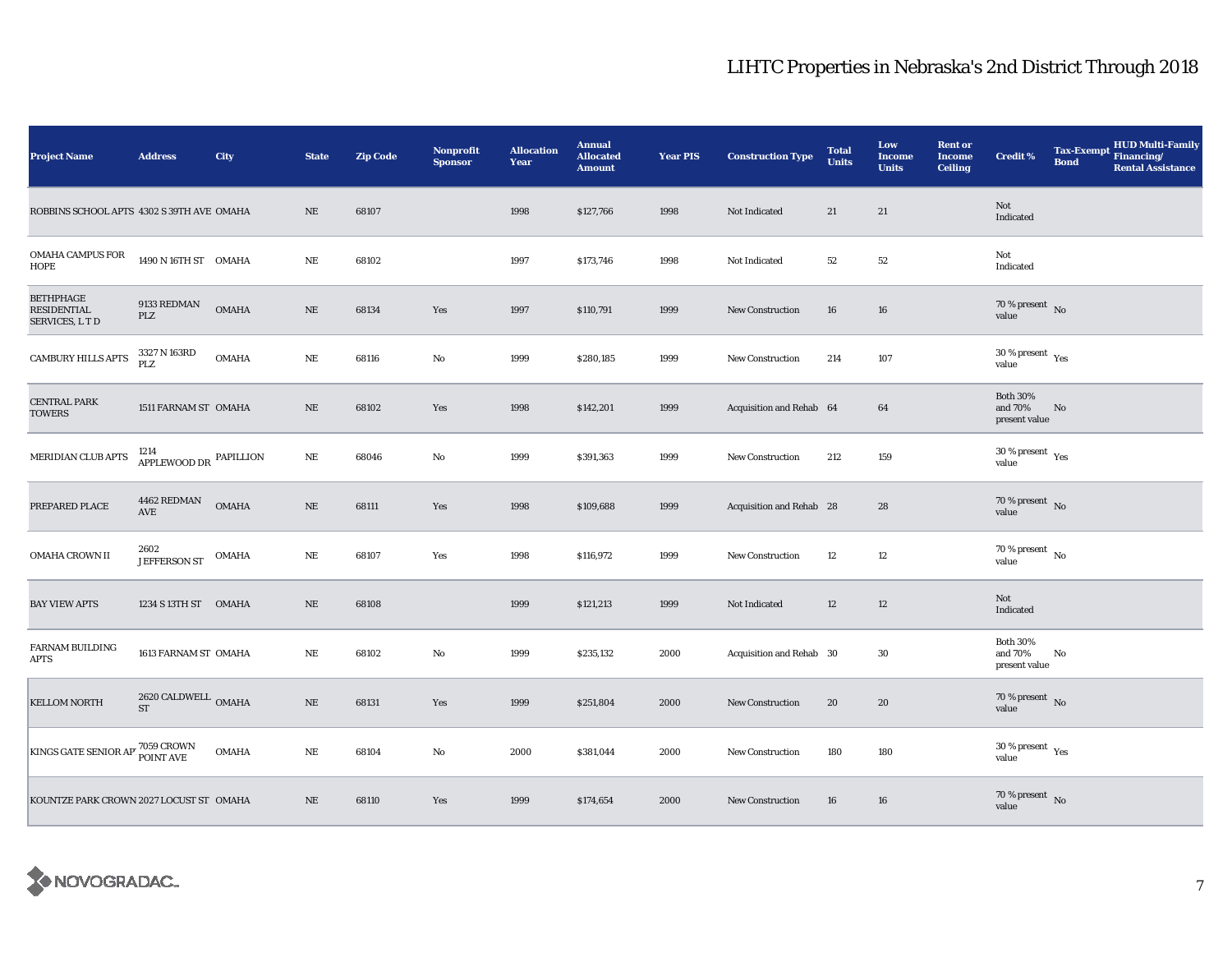| <b>Project Name</b>                                                                                                                                             | <b>Address</b>        | <b>City</b>  | <b>State</b> | <b>Zip Code</b> | <b>Nonprofit</b><br><b>Sponsor</b> | <b>Allocation</b><br>Year | <b>Annual</b><br><b>Allocated</b><br><b>Amount</b> | <b>Year PIS</b> | <b>Construction Type</b>  | <b>Total</b><br><b>Units</b> | Low<br><b>Income</b><br><b>Units</b> | <b>Rent or</b><br><b>Income</b><br><b>Ceiling</b> | <b>Credit %</b>                             | <b>Bond</b> | <b>HUD Multi-Family</b><br>Tax-Exempt Financing/<br><b>Rental Assistance</b> |
|-----------------------------------------------------------------------------------------------------------------------------------------------------------------|-----------------------|--------------|--------------|-----------------|------------------------------------|---------------------------|----------------------------------------------------|-----------------|---------------------------|------------------------------|--------------------------------------|---------------------------------------------------|---------------------------------------------|-------------|------------------------------------------------------------------------------|
| ST JAMES MANOR APTS 3102 N 60TH ST OMAHA                                                                                                                        |                       |              | $_{\rm NE}$  | 68104           | Yes                                | 1999                      | \$108,995                                          | 2000            | Acquisition and Rehab 60  |                              | 60                                   |                                                   | $30\,\%$ present $\,$ No value              |             |                                                                              |
| $\begin{array}{lll} \text{IMMANUEL ELDERLY H( } & \begin{subarray}{l} 6757 \text{ NEWPORT} \\ \text{AVE} \end{subarray} & \text{OMAHA} \end{array} \end{array}$ |                       |              | $\rm NE$     | 68152           | Yes                                | 2000                      | \$319,014                                          | 2001            | <b>New Construction</b>   | 50                           | 49                                   |                                                   | 70 % present $\overline{N_0}$<br>value      |             |                                                                              |
| MEREDITH MANOR APT $_{\text{AVE}}^{3325 \text{ MEREDITH}}$ OMAHA                                                                                                |                       |              | $\rm NE$     | 68111           | Yes                                | 2000                      | \$249,506                                          | 2001            | New Construction          | 24                           | 24                                   |                                                   | $70\,\%$ present $\,$ No $\,$<br>value      |             |                                                                              |
| NORTHERN PONCA TRIE 4120 N 60TH                                                                                                                                 |                       | <b>OMAHA</b> | $\rm NE$     | 68104           | Yes                                | 1999                      | \$117,340                                          | 2001            | New Construction          | 10                           | 10                                   |                                                   | 70 % present $\hbox{~No}$<br>value          |             |                                                                              |
| <b>KELLOM GARDENS</b>                                                                                                                                           | 1313 N 26TH ST OMAHA  |              | $_{\rm NE}$  | 68131           | Yes                                | 2001                      | \$172,284                                          | 2002            | New Construction          | 20                           | 20                                   |                                                   | 70 % present $\hbox{~No}$<br>value          |             |                                                                              |
| KOUNTZE PARK CROWN 4510 N 34TH AVE OMAHA                                                                                                                        |                       |              | $\rm NE$     | 68111           | Yes                                | 2001                      | \$205,421                                          | 2002            | New Construction          | 16                           | 16                                   |                                                   | $70\%$ present No<br>value                  |             |                                                                              |
| WILLIAMS PREPARED PI 3525 EVANS ST OMAHA                                                                                                                        |                       |              | $\rm NE$     | 68111           | Yes                                | 2001                      | \$120,465                                          | 2002            | <b>New Construction</b>   | 19                           | 18                                   |                                                   | 70 % present $\hbox{~No}$<br>value          |             |                                                                              |
| WOODGATE TOWNHOM $\frac{\text{7816}}{\text{PLZ}}$ WHITMORE OMAHA                                                                                                |                       |              | $\rm NE$     | 68122           | Yes                                | 2001                      | \$172,350                                          | 2002            | New Construction          | 20                           | 20                                   |                                                   | $70\%$ present No<br>value                  |             |                                                                              |
| DRAKE COURT WALK AP 710 S 20TH ST                                                                                                                               |                       | <b>OMAHA</b> | $_{\rm NE}$  | 68102           | No                                 | 2002                      | \$850,000                                          | 2003            | Acquisition and Rehab 108 |                              | 108                                  |                                                   | <b>Both 30%</b><br>and 70%<br>present value | No          |                                                                              |
| FULLWOOD SQUARE AP 1923 LAKE ST                                                                                                                                 |                       | <b>OMAHA</b> | $\rm NE$     | 68110           | Yes                                | 2001                      | \$234,535                                          | 2003            | Acquisition and Rehab 22  |                              | 19                                   |                                                   | <b>Both 30%</b><br>and 70%<br>present value | No          |                                                                              |
| <b>KELLOM VILLA</b>                                                                                                                                             | 1130 N 25TH AVE OMAHA |              | $_{\rm NE}$  | 68131           | Yes                                | 2001                      | \$214,984                                          | 2003            | <b>New Construction</b>   | 15                           | $15\,$                               |                                                   | $70$ % present $\,$ No $\,$<br>value        |             |                                                                              |
| KINGS HERITAGE ESTAT 3924 N 22ND ST OMAHA                                                                                                                       |                       |              | $\rm NE$     | 68110           | $\mathbf{N}\mathbf{o}$             | 2002                      | \$318,722                                          | 2003            | <b>New Construction</b>   | 27                           | 27                                   |                                                   | $70\,\%$ present $\,$ No value              |             |                                                                              |
| KING'S HERITAGE ESTA' 6704 N 51ST ST OMAHA                                                                                                                      |                       |              | $_{\rm NE}$  | 68152           | No                                 | 2003                      | \$190,123                                          | 2004            | New Construction          | 15                           | 15                                   |                                                   | $70$ % present $_{\, \rm No}$<br>value      |             |                                                                              |

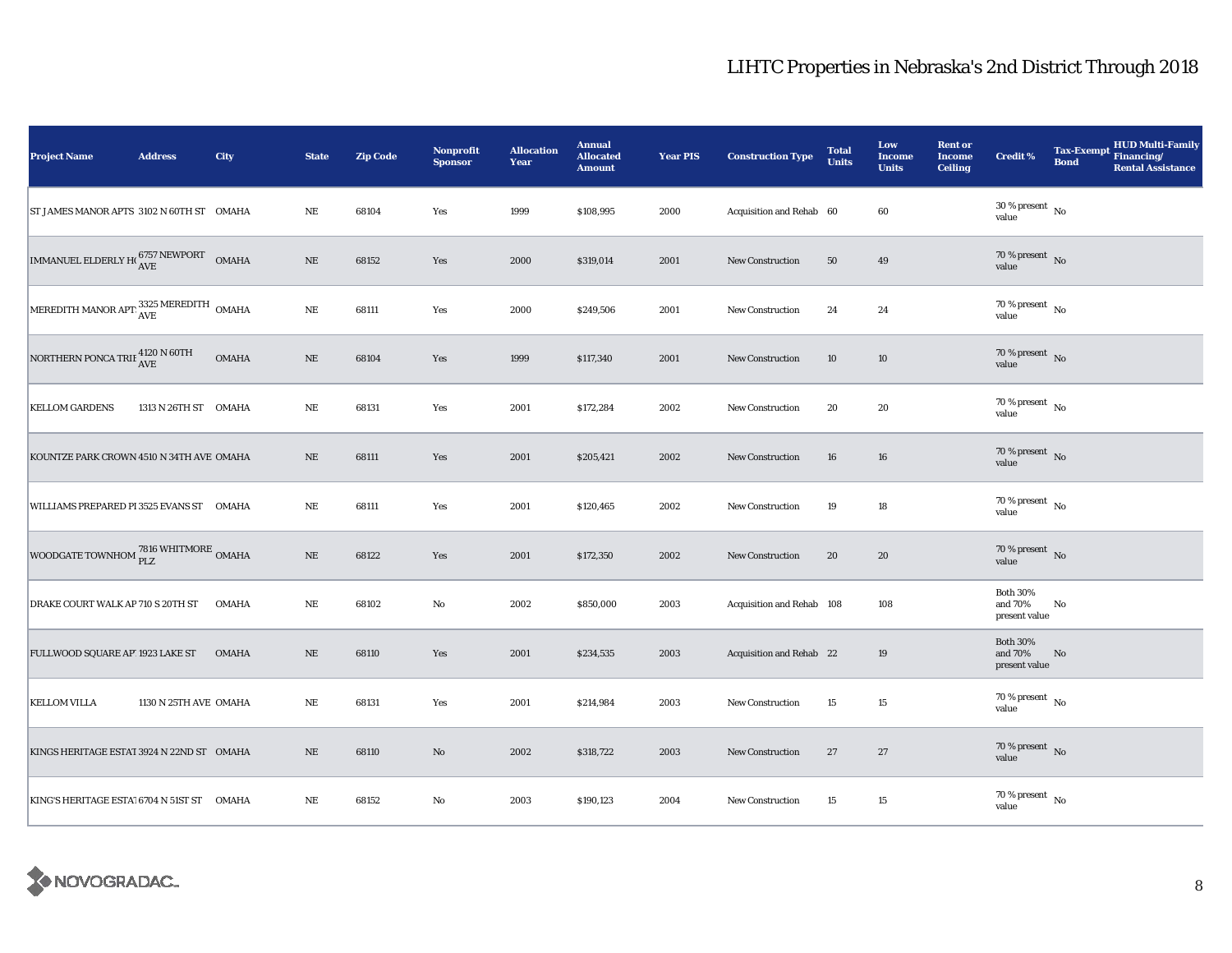| <b>Project Name</b>                                 | <b>Address</b>       | <b>City</b>    | <b>State</b> | <b>Zip Code</b> | <b>Nonprofit</b><br><b>Sponsor</b> | <b>Allocation</b><br>Year | <b>Annual</b><br><b>Allocated</b><br><b>Amount</b> | <b>Year PIS</b> | <b>Construction Type</b>              | <b>Total</b><br><b>Units</b> | Low<br>Income<br><b>Units</b> | <b>Rent or</b><br><b>Income</b><br><b>Ceiling</b> | <b>Credit %</b>                             | <b>Tax-Exempt</b><br><b>Bond</b> | <b>HUD Multi-Family</b><br>Financing/<br><b>Rental Assistance</b> |
|-----------------------------------------------------|----------------------|----------------|--------------|-----------------|------------------------------------|---------------------------|----------------------------------------------------|-----------------|---------------------------------------|------------------------------|-------------------------------|---------------------------------------------------|---------------------------------------------|----------------------------------|-------------------------------------------------------------------|
| LIVESTOCK EXCHANGE 14920 S 30TH ST OMAHA            |                      |                | NE           | 68107           | $\rm No$                           | 2003                      | \$850,000                                          | 2004            | Acquisition and Rehab 102             |                              | 102                           |                                                   | $70\,\%$ present $\,$ No value              |                                  |                                                                   |
| VILLA DE SANTE SENIOI <sup>6202</sup> VILLE DE      |                      | <b>OMAHA</b>   | $\rm NE$     | 68104           | Yes                                | 2003                      | \$298,389                                          | 2004            | <b>New Construction</b>               | 36                           | 36                            |                                                   | $70$ % present $\,$ No $\,$<br>value        |                                  |                                                                   |
| LEO VAUGHAN MANOR FONTENELLE                        | 3325<br><b>BLVD</b>  | <b>OMAHA</b>   | $\rm NE$     | 68104           | $\rm No$                           | 2004                      | \$81,816                                           | 2005            | Acquisition and Rehab 37              |                              | 37                            |                                                   | <b>Both 30%</b><br>and 70%<br>present value | No                               |                                                                   |
| <b>RALSTON HOUSE</b>                                | 7301 Q ST            | <b>RALSTON</b> | $\rm NE$     | 68127           | $\rm No$                           | 2003                      | \$588,000                                          | 2005            | New Construction                      | 97                           | 92                            |                                                   | 70 % present $\hbox{~No}$<br>value          |                                  |                                                                   |
| SARATOGA CROWN IV 2247 N 20TH ST OMAHA              |                      |                | $\rm NE$     | 68110           | No                                 | 2004                      | \$181,212                                          | 2005            | New Construction                      | 12                           | 12                            |                                                   | $70\,\%$ present $\,$ No value              |                                  |                                                                   |
| VILLAGE AT PAPILLION BARRINGTON                     | 1603<br><b>PKWY</b>  | PAPILLION      | NE           | 68046           | No                                 | 2003                      | \$325,000                                          | 2005            | <b>New Construction</b>               | 49                           | 49                            |                                                   | $70$ % present $\,$ No $\,$<br>value        |                                  |                                                                   |
| <b>CROWN CREEK</b>                                  | 4208 N 87TH ST OMAHA |                | $\rm NE$     | 68134           | Yes                                | 2006                      | \$461,151                                          | 2006            | <b>New Construction</b>               | 37                           | $37\,$                        | 60% AMGI                                          | $70\,\%$ present $\;$ No value              |                                  |                                                                   |
| ERNIE CHAMBERS COUF 540 S 27TH ST                   |                      | <b>OMAHA</b>   | $\rm NE$     | 68105           | Yes                                | 2004                      | \$418,058                                          | 2006            | Both New Construction 70<br>and $A/R$ |                              | 70                            | 60% AMGI                                          | $70\,\%$ present $\,$ No $\,$<br>value      |                                  |                                                                   |
| NORTH OMAHA AFFORE $^{2589\, \rm LAURE} _{\rm AVE}$ |                      | <b>OMAHA</b>   | $\rm NE$     | 68111           | Yes                                | 2006                      | \$505,888                                          | 2006            | New Construction                      | 24                           | 24                            | 60% AMGI                                          | $70\,\%$ present $\,$ No value              |                                  |                                                                   |
| <b>STEPHENS CENTER</b>                              | 5217 S 28TH ST OMAHA |                | NE           | 68107           | Yes                                | 2006                      | \$393,403                                          | 2006            | <b>New Construction</b>               | 64                           | 64                            | 60% AMGI                                          | $70$ % present $\,$ No $\,$<br>value        |                                  |                                                                   |
| NATHAN TOWNHOMES 2403 N 16TH ST OMAHA               |                      |                | $\rm NE$     | 68110           | $\rm No$                           | 2006                      | \$232,670                                          | 2006            | New Construction                      | 13                           | 13                            | 60% AMGI                                          | 70 % present No<br>value                    |                                  |                                                                   |
| <b>VILLAGE AT OMAHA</b>                             | 3025 W ST            | <b>OMAHA</b>   | $\rm NE$     | 68107           | Yes                                | 2004                      | \$600,000                                          | 2006            | <b>New Construction</b>               | 36                           | ${\bf 36}$                    | 60% AMGI                                          | 70 % present $\hbox{~No}$<br>value          |                                  |                                                                   |
| <b>LAUREL HILL APTS</b>                             | 6003 LAUREL<br>AVE   | <b>OMAHA</b>   | $\rm NE$     | 68104           | No                                 | 2005                      | \$370,035                                          | 2006            | <b>New Construction</b>               | 36                           | ${\bf 36}$                    | 60% AMGI                                          | $70$ % present $\,$ No value                |                                  |                                                                   |

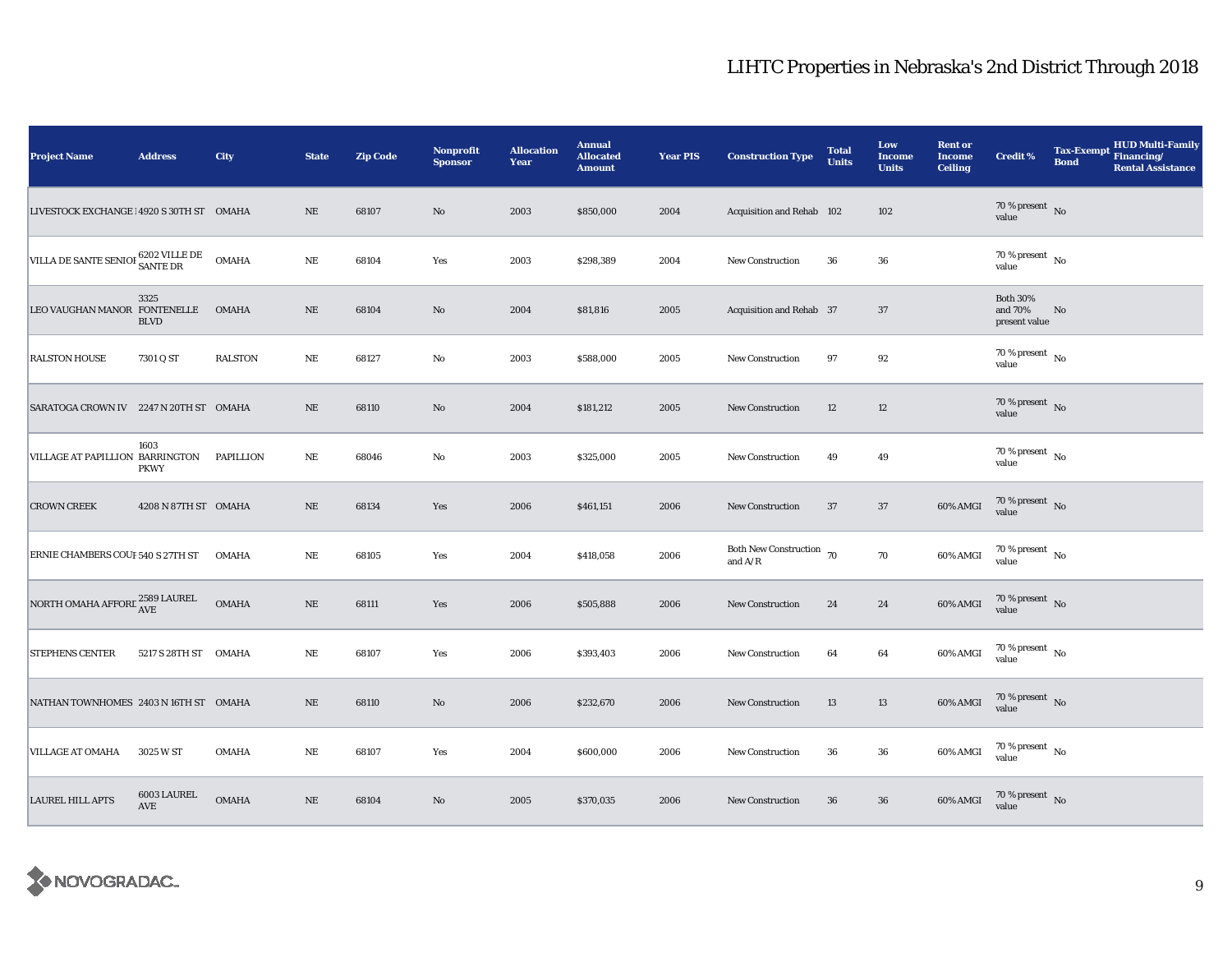| <b>Project Name</b>                                 | <b>Address</b>                              | City         | <b>State</b> | <b>Zip Code</b> | Nonprofit<br><b>Sponsor</b> | <b>Allocation</b><br>Year | <b>Annual</b><br><b>Allocated</b><br><b>Amount</b> | <b>Year PIS</b> | <b>Construction Type</b>                                                               | <b>Total</b><br><b>Units</b> | Low<br>Income<br><b>Units</b> | <b>Rent or</b><br><b>Income</b><br><b>Ceiling</b> | Credit %                                    | <b>Tax-Exempt</b><br><b>Bond</b> | HUD Multi-Family<br>Financing/<br><b>Rental Assistance</b> |
|-----------------------------------------------------|---------------------------------------------|--------------|--------------|-----------------|-----------------------------|---------------------------|----------------------------------------------------|-----------------|----------------------------------------------------------------------------------------|------------------------------|-------------------------------|---------------------------------------------------|---------------------------------------------|----------------------------------|------------------------------------------------------------|
| NORTH OMAHA CROWN 1812 EVANS ST                     |                                             | OMAHA        | $\rm NE$     | 68110           | Yes                         | 2006                      | \$373,135                                          | 2006            | <b>New Construction</b>                                                                | 24                           | 24                            | 60% AMGI                                          | $70\,\%$ present $\,$ No value              |                                  |                                                            |
| JAMES TINSLEY VILLAS 5420 N 58TH                    |                                             | <b>OMAHA</b> | $\rm NE$     | 68104           | No                          | 2006                      | \$298,611                                          | 2007            | <b>New Construction</b>                                                                | 28                           | 28                            | 60% AMGI                                          | $70\,\%$ present $\,$ No $\,$<br>value      |                                  |                                                            |
| SALEM VILLAGE AT MIA 3502 LAKE ST                   |                                             | <b>OMAHA</b> | NE           | 68111           | Yes                         | 2006                      | \$810,302                                          | 2007            | New Construction                                                                       | 51                           | 50                            | 60% AMGI                                          | $70\,\%$ present $\,$ No value              |                                  |                                                            |
| <b>VALLEY CROWN</b>                                 | 107 W CONDRON VALLEY<br><b>ST</b>           |              | $\rm NE$     | 68064           | $\rm No$                    | 2007                      | \$154,343                                          | 2007            | New Construction                                                                       | 12                           | 12                            | 60% AMGI                                          | $70\,\%$ present $\,$ No value              |                                  |                                                            |
| VILLAGE GATE STRATTF 6786 S 27TH ST OMAHA           |                                             |              | $_{\rm NE}$  | 68107           | $\rm No$                    | 2006                      | \$595,000                                          | 2007            | Acquisition and Rehab 170                                                              |                              | 170                           | 60% AMGI                                          | <b>Both 30%</b><br>and 70%<br>present value | No                               |                                                            |
| <b>GROVER SQUARE APTS 6801 A PLZ</b>                |                                             | <b>OMAHA</b> | $\rm NE$     | 68106           |                             | 2007                      | \$385,440                                          | 2007            | Not Indicated                                                                          | 201                          | 201                           |                                                   | Not<br>Indicated                            |                                  |                                                            |
| GREENVIEW ESTATES 1821 N 17TH ST OMAHA              |                                             |              | $\rm NE$     | 68110           |                             | 2007                      | \$326,803                                          | 2008            | Not Indicated                                                                          | 14                           | 14                            |                                                   | Not<br>Indicated                            |                                  |                                                            |
| FONTENELLE COTTAGE: 3451 N 45TH CT OMAHA            |                                             |              | $\rm NE$     | 68104           | $\rm No$                    | 2008                      | \$246,669                                          | 2009            | <b>New Construction</b>                                                                | 12                           | $12\,$                        | 60% AMGI                                          | $70\,\%$ present $\,$ No value              |                                  |                                                            |
| VILLE DE SANTE SENIOF 6009 STONE PLZ OMAHA          |                                             |              | $_{\rm NE}$  | 68104           | No                          | 2008                      | \$403,420                                          | 2009            | Both New Construction 28<br>and $\ensuremath{\mathrm{A}}/\ensuremath{\mathrm{R}}$      |                              | $\bf 28$                      | 60% AMGI                                          | <b>Both 30%</b><br>and 70%<br>present value | No                               |                                                            |
| <b>GRETNA CROWN</b>                                 | 21113 PARADISE GRETNA<br>DR                 |              | $\rm NE$     | 68028           | $\rm No$                    | 2008                      | \$226,674                                          | 2009            | <b>New Construction</b>                                                                | 15                           | 15                            | 60% AMGI                                          | $70\,\%$ present $\,$ No value              |                                  |                                                            |
| <b>LYDIA HOUSE</b>                                  | $2809$ N $20\mathrm{TH}\ \mathrm{ST}$ OMAHA |              | $\rm NE$     | 68110           | $\mathbf{No}$               | 2007                      | \$785,250                                          | 2009            | New Construction                                                                       | 118                          | 118                           | 60% AMGI                                          | 70 % present $\hbox{~No}$<br>value          |                                  |                                                            |
| NORTH OMAHA CROWN $_{\rm ST}^{4237}$ BURDETTE OMAHA |                                             |              | $\rm NE$     | 68111           | $\rm No$                    | 2008                      | \$218,406                                          | 2009            | Both New Construction $_{12}$<br>and $\ensuremath{\mathrm{A}}/\ensuremath{\mathrm{R}}$ |                              | 12                            | 60% AMGI                                          | <b>Both 30%</b><br>and 70%<br>present value | No                               |                                                            |
| IRVINGTON HEIGHTS AI 6710 N 89TH CT OMAHA           |                                             |              | $_{\rm NE}$  | 68122           |                             | 2009                      | \$535,403                                          | 2009            | Not Indicated                                                                          | 160                          | 160                           |                                                   | Not<br>Indicated                            |                                  |                                                            |

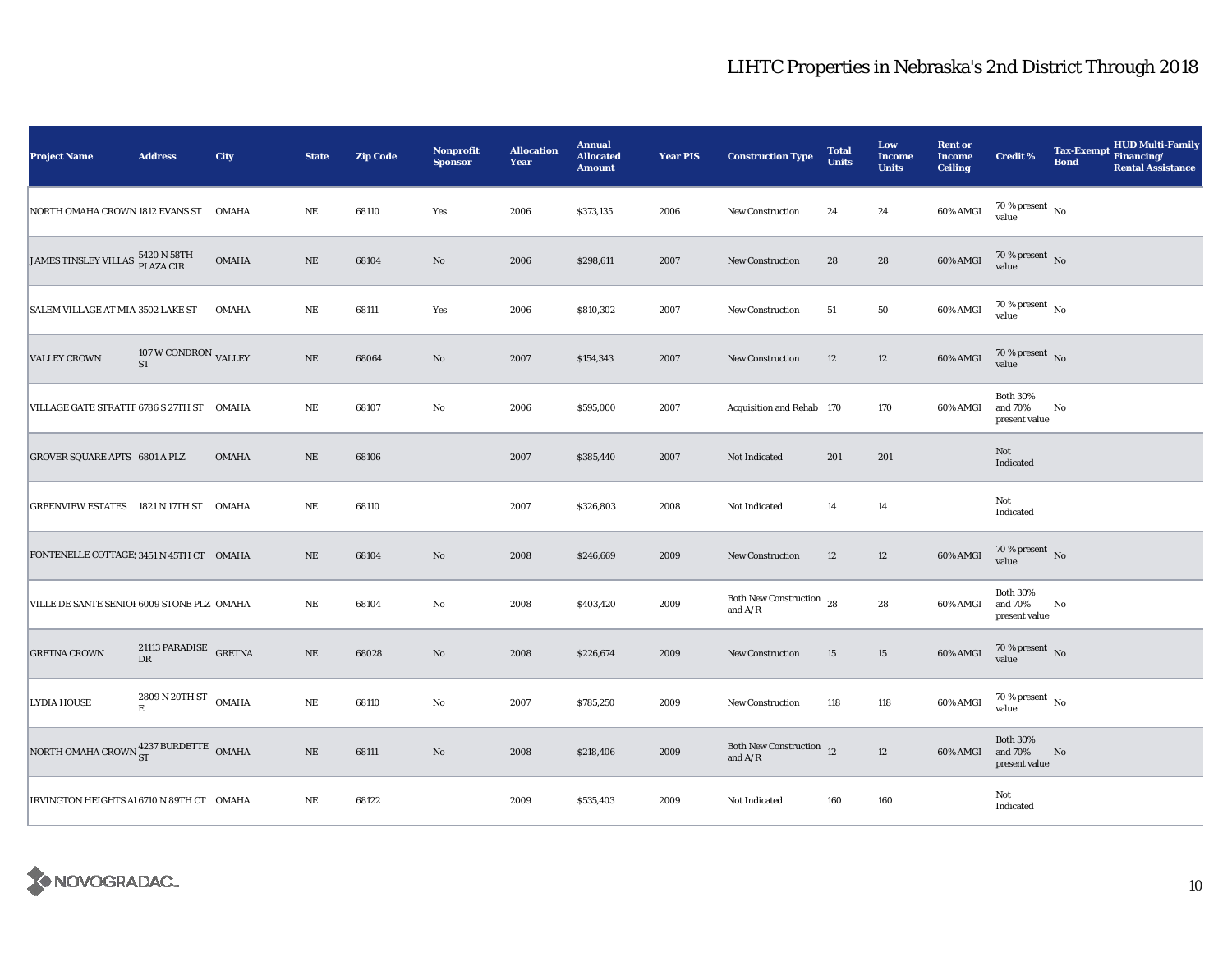| <b>Project Name</b>                                              | <b>Address</b>                                         | City         | <b>State</b> | <b>Zip Code</b> | <b>Nonprofit</b><br><b>Sponsor</b> | <b>Allocation</b><br>Year | <b>Annual</b><br><b>Allocated</b><br><b>Amount</b> | <b>Year PIS</b> | <b>Construction Type</b> | <b>Total</b><br><b>Units</b> | Low<br><b>Income</b><br><b>Units</b> | <b>Rent or</b><br><b>Income</b><br><b>Ceiling</b> | <b>Credit %</b>                                   | <b>Bond</b> | Tax-Exempt HUD Multi-Family<br><b>Rental Assistance</b> |
|------------------------------------------------------------------|--------------------------------------------------------|--------------|--------------|-----------------|------------------------------------|---------------------------|----------------------------------------------------|-----------------|--------------------------|------------------------------|--------------------------------------|---------------------------------------------------|---------------------------------------------------|-------------|---------------------------------------------------------|
| <b>CROWN PHASE VII</b>                                           | 3844 FRANKLIN $\,$ OMAHA ST                            |              | $\rm NE$     | 68111           | $\rm No$                           | 2008                      | \$499,442                                          | 2010            | <b>New Construction</b>  | 24                           | 24                                   | 60% AMGI                                          | $70\,\%$ present $\,$ No value                    |             |                                                         |
| IRVINGTON HEIGHTS AI 6716 N 91ST PLZ OMAHA                       |                                                        |              | NE           | 68122           |                                    | 2008                      | \$333,444                                          | 2010            | Not Indicated            | $32\,$                       | $32\,$                               |                                                   | Not<br>Indicated                                  |             |                                                         |
| CRESTVIEW VILLAGE 7235 EDNA CT LA VISTA                          |                                                        |              | $\rm NE$     | 68128           |                                    | 2009                      | \$976,377                                          | 2010            | Not Indicated            | 154                          | 154                                  |                                                   | Not<br>$\label{lem:indicated} \textbf{Indicated}$ |             |                                                         |
| <b>VILLAGE CROWN</b>                                             | $3307$ MANDERSON ST $\,$ OMAHA                         |              | $\rm{NE}$    | 68111           | Yes                                | 2010                      | \$361,735                                          | 2010            | Not Indicated            | 28                           | 28                                   |                                                   | Not<br>Indicated                                  |             |                                                         |
| MILLARD MANOR                                                    | $12835$ DEAUVILLE DR $\,$ OMAHA                        |              | $\rm NE$     | 68137           |                                    | 2009                      | \$579,380                                          | 2010            | Not Indicated            | 51                           | 51                                   |                                                   | Not<br>Indicated                                  |             |                                                         |
| <b>CIMARRON TERRACE</b><br><b>APTS</b>                           | 6963 S 97TH PLZ LA VISTA                               |              | $\rm NE$     | 68128           | $\rm No$                           | 2010                      | \$1,746,215                                        | 2011            | Not Indicated            | 84                           | 84                                   |                                                   | Not<br>Indicated                                  |             |                                                         |
| THE ORCHARDS AT WILL $_{\rm ST}^{7454\ {\rm GERTRUDE}}$ LA VISTA |                                                        |              | $\rm{NE}$    | 68128           | Yes                                | 2010                      | \$657,213                                          | 2011            | Not Indicated            | 48                           | 48                                   |                                                   | Not<br>Indicated                                  |             |                                                         |
| THE MARGARET                                                     | 2103 N 16TH ST OMAHA                                   |              | $\rm NE$     | 68110           |                                    | 2009                      | \$255,620                                          | 2011            | Not Indicated            | ${\bf 16}$                   | ${\bf 16}$                           |                                                   | Not<br>Indicated                                  |             |                                                         |
| <b>SHANNON HEIGHTS</b>                                           | 2826 N 18TH ST OMAHA                                   |              | $\rm NE$     | 68110           | $\mathbf{N}\mathbf{o}$             | 2010                      | \$315,891                                          | 2011            | Not Indicated            | 28                           | 28                                   |                                                   | Not<br>Indicated                                  |             |                                                         |
| <b>SALEM VILLAGE II</b>                                          | 3520 LAKE ST                                           | <b>OMAHA</b> | $_{\rm NE}$  | 68111           |                                    | 2009                      | \$427,143                                          | 2011            | Not Indicated            | 27                           | 27                                   |                                                   | Not<br>Indicated                                  |             |                                                         |
| <b>REBUILDING LIVES</b>                                          | $2205\,\mathrm{E}\,\mathrm{LOCUST}$ OMAHA<br><b>ST</b> |              | NE           | 68110           |                                    | 2009                      | \$871,054                                          | 2011            | Not Indicated            | 41                           | 41                                   |                                                   | Not<br>Indicated                                  |             |                                                         |
| NOTRE DAME APTS                                                  | 3515 STATE ST OMAHA                                    |              | $\rm NE$     | 68112           |                                    | 2009                      | \$655,124                                          | 2011            | Not Indicated            | 62                           | 56                                   |                                                   | Not<br>Indicated                                  |             |                                                         |
| <b>NEW VISIONS</b>                                               | 1425 N 18TH ST OMAHA                                   |              | $\rm NE$     | 68102           | Yes                                | 2010                      | \$202,616                                          | 2011            | Not Indicated            | 14                           | 14                                   |                                                   | Not<br>Indicated                                  |             |                                                         |

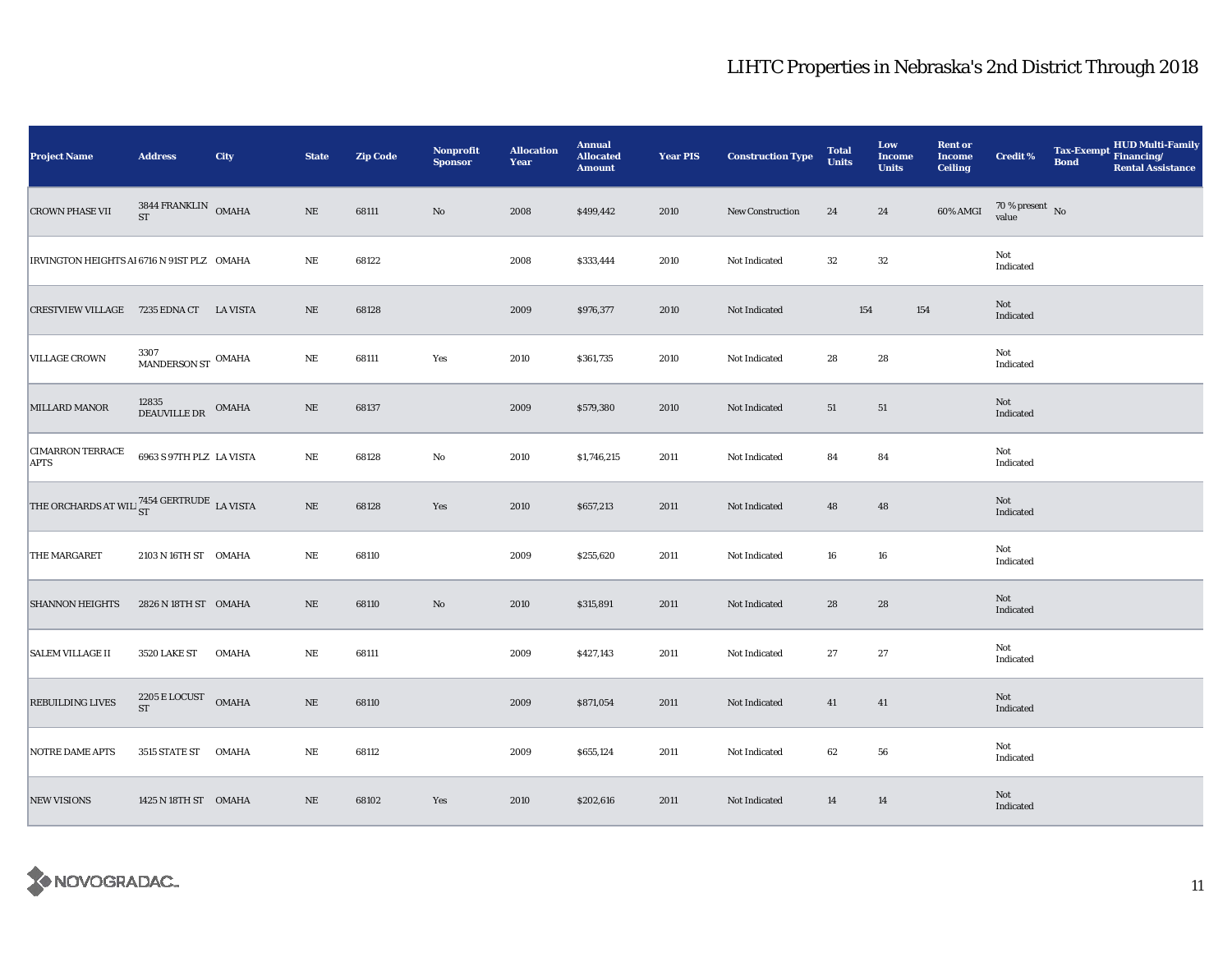| <b>Project Name</b>                                   | <b>Address</b>                            | City            | <b>State</b> | <b>Zip Code</b> | Nonprofit<br><b>Sponsor</b> | <b>Allocation</b><br>Year | <b>Annual</b><br><b>Allocated</b><br><b>Amount</b> | <b>Year PIS</b> | <b>Construction Type</b> | <b>Total</b><br><b>Units</b> | Low<br><b>Income</b><br><b>Units</b> | <b>Rent or</b><br><b>Income</b><br><b>Ceiling</b> | <b>Credit %</b>                             | <b>Tax-Exempt</b><br><b>Bond</b> | <b>HUD Multi-Family</b><br>Financing/<br><b>Rental Assistance</b> |
|-------------------------------------------------------|-------------------------------------------|-----------------|--------------|-----------------|-----------------------------|---------------------------|----------------------------------------------------|-----------------|--------------------------|------------------------------|--------------------------------------|---------------------------------------------------|---------------------------------------------|----------------------------------|-------------------------------------------------------------------|
| MILLARD SENIOR RESIL 15625 S ST                       |                                           | <b>OMAHA</b>    | $\rm NE$     | 68135           |                             | 2010                      | \$674,096                                          | 2011            | Not Indicated            | 42                           | 42                                   |                                                   | Not<br>Indicated                            |                                  |                                                                   |
| CIMARRON TERRACE AF 7040 S 97TH PLZ LA VISTA          |                                           |                 | $\rm{NE}$    | 68128           | $\rm No$                    | 2011                      | \$508,080                                          | 2012            | <b>New Construction</b>  | 48                           | ${\bf 38}$                           | 60% AMGI                                          | 70 % present $\,$ No $\,$<br>value          |                                  | $\mathbf{No}$                                                     |
| THE REBUILDING LIVES 2020 AVE J E                     |                                           | <b>OMAHA</b>    | $\rm NE$     | 68110           | $\rm No$                    | 2010                      | \$659,486                                          | 2012            | <b>New Construction</b>  | 96                           | 93                                   | 60% AMGI                                          | 70 % present $\hbox{~No}$<br>value          |                                  | No                                                                |
| SIENA/FRANCIS HOUSE 1139 N 18TH ST OMAHA              |                                           |                 | NE           | 68102           | No                          | 2011                      | \$626,293                                          | 2012            | <b>New Construction</b>  | 48                           | 48                                   | 60% AMGI                                          | $70\,\%$ present $\,$ No value              |                                  | No                                                                |
| NORTH OMAHA SENIOR <sup>5454 ST</sup> RICHARDS PLZ    |                                           | OMAHA           | $\rm NE$     | 68111           | No                          | 2011                      | \$443,613                                          | 2012            | New Construction         | 24                           | 24                                   | 60% AMGI                                          | 70 % present $\hbox{~No}$<br>value          |                                  | No                                                                |
| LIVESTOCK EXCHANGE (4930 S 30TH ST OMAHA              |                                           |                 | $\rm NE$     | 68107           | No                          | 2010                      | \$579,417                                          | 2012            | <b>New Construction</b>  | 32                           | 32                                   | 60% AMGI                                          | 70 % present $\hbox{~No}$<br>value          |                                  | No                                                                |
| <b>CAMDEN CREEK</b>                                   | 1631 N 84TH AVE OMAHA                     |                 | $_{\rm NE}$  | 68114           | $\rm No$                    | 2012                      | \$704,012                                          | 2013            | <b>New Construction</b>  | 33                           | 33                                   | 60% AMGI                                          | <b>Both 30%</b><br>and 70%<br>present value | No                               | No                                                                |
| <b>CYPRESS POINTE</b>                                 | 6017 JAYNES CIR OMAHA                     |                 | $_{\rm NE}$  | 68104           | No                          | 2012                      | \$481,339                                          | 2013            | <b>New Construction</b>  | 24                           | 24                                   | 60% AMGI                                          | <b>Both 30%</b><br>and 70%<br>present value | No                               | No                                                                |
| NORTH OMAHA SENIOR <sup>5323 ST</sup><br>RICHARDS PLZ |                                           | OMAHA           | $_{\rm NE}$  | 68111           | $\mathbf{No}$               | 2012                      | \$355,954                                          | 2013            | New Construction         | 20                           | 20                                   | 60% AMGI                                          | $30\,\%$ present $\,$ No value              |                                  | No                                                                |
| PARK ROSELAND APTS 4934 S 24TH ST OMAHA               |                                           |                 | $\rm NE$     | 68107           | No                          | 2011                      | \$339,501                                          | 2013            | Acquisition and Rehab 41 |                              | 41                                   | 60% AMGI                                          | <b>Both 30%</b><br>and 70%<br>present value | No                               | No                                                                |
| VICTORY APTS                                          | 825 DORCAS ST OMAHA                       |                 | $_{\rm NE}$  | 68108           | No                          | 2012                      | \$950,755                                          | 2013            | Acquisition and Rehab 90 |                              | 90                                   | $60\%$ AMGI                                       | $70\,\%$ present $\,$ No value              |                                  | No                                                                |
| VILLAGE EAST SENIOR A 2011 N 24TH ST OMAHA            |                                           |                 | NE           | 68110           | No                          | 2011                      | \$686,938                                          | 2013            | New Construction         | 40                           | 40                                   | 60% AMGI                                          | 70 % present $\hbox{~No}$<br>value          |                                  | $\mathbf{N}\mathbf{o}$                                            |
| RIVER ROAD TOWNHON DENTON                             | <b>KELSEY LANE &amp;</b><br><b>STREET</b> | <b>WATERLOO</b> | $_{\rm NE}$  | 68069-0000      | No                          | 2013                      | \$201,115                                          | 2014            | New Construction         | 14                           | 14                                   | 60% AMGI                                          | <b>Both 30%</b><br>and 70%<br>present value | No                               | No                                                                |

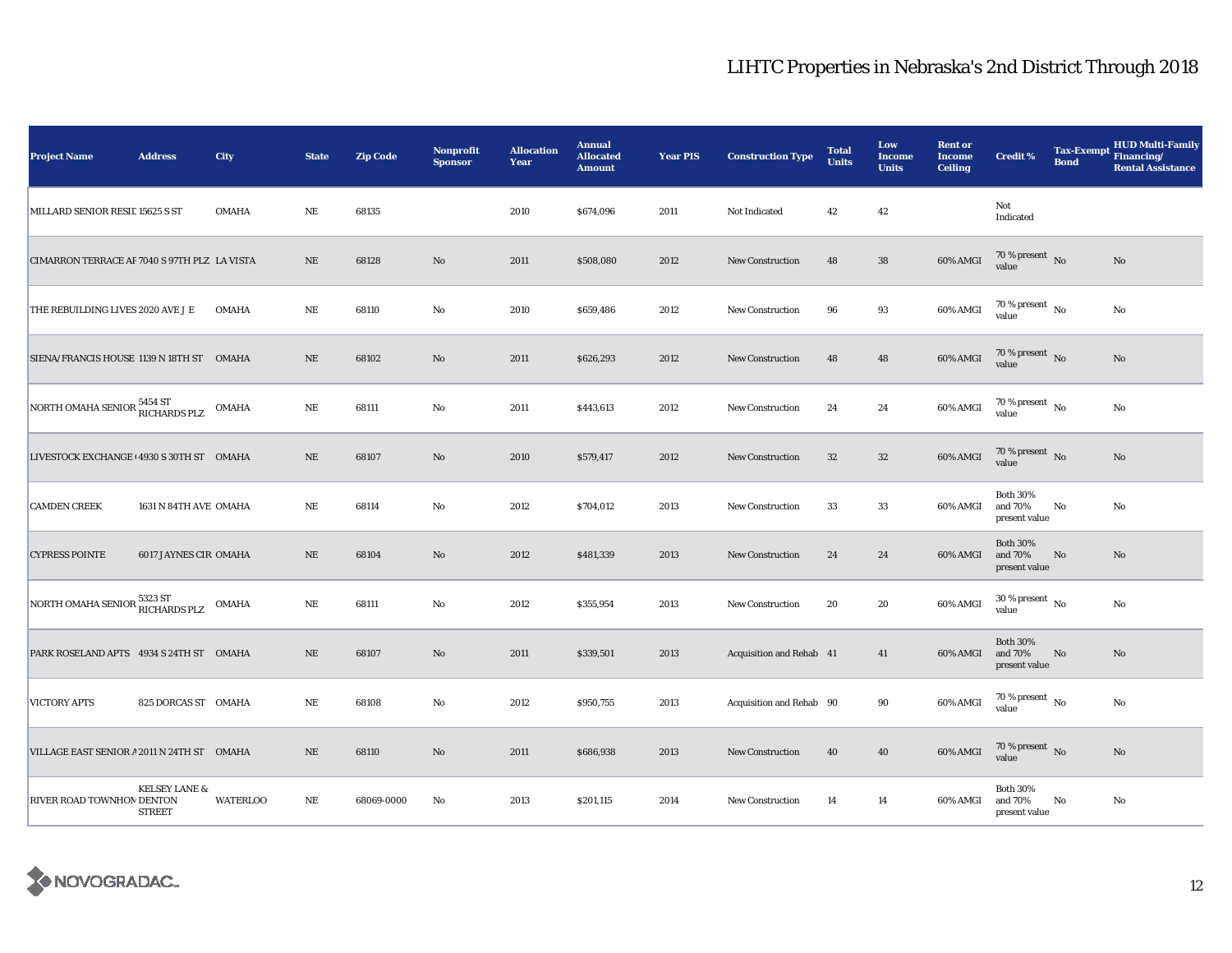| <b>Project Name</b>                                | <b>Address</b>                       | City         | <b>State</b> | <b>Zip Code</b> | Nonprofit<br><b>Sponsor</b> | <b>Allocation</b><br>Year | <b>Annual</b><br><b>Allocated</b><br><b>Amount</b> | <b>Year PIS</b> | <b>Construction Type</b>  | <b>Total</b><br><b>Units</b> | Low<br><b>Income</b><br><b>Units</b> | <b>Rent or</b><br><b>Income</b><br><b>Ceiling</b> | <b>Credit %</b>                          | <b>Tax-Exempt</b><br><b>Bond</b> | <b>HUD Multi-Family</b><br>Financing/<br><b>Rental Assistance</b> |
|----------------------------------------------------|--------------------------------------|--------------|--------------|-----------------|-----------------------------|---------------------------|----------------------------------------------------|-----------------|---------------------------|------------------------------|--------------------------------------|---------------------------------------------------|------------------------------------------|----------------------------------|-------------------------------------------------------------------|
| ST. ANN REDEVELOPME POPPLETON                      | 2239<br><b>AVENUE</b>                | <b>OMAHA</b> | NE           | 68108-0000      | No                          | 2014                      | \$423,659                                          | 2014            | <b>New Construction</b>   | 23                           | 18                                   | 60% AMGI                                          | $30\,\%$ present $\,$ No value           |                                  | No                                                                |
| STEPHEN CENTER PERN 2723 Q STREET OMAHA            |                                      |              | NE           | 68107-0000      | No                          | 2013                      | \$725,000                                          | 2014            | New Construction          | 62                           | 62                                   | 60% AMGI                                          | 70 % present $\,$ No $\,$<br>value       |                                  | No                                                                |
| <b>VILLAGE CROWN II</b>                            | <b>SCATTERED</b><br><b>ADDRESSES</b> | <b>OMAHA</b> | NE           | 68111-0000      | No                          | 2014                      | \$517,875                                          | 2015            | <b>New Construction</b>   | 27                           | 27                                   | 60% AMGI                                          | $70\,\%$ present $\,$ No value           |                                  | No                                                                |
| <b>CYPRESS POINTE II</b>                           | 6015 & 6025<br><b>HARTMAN</b>        | <b>OMAHA</b> | NE           | 68104-0000      | No                          | 2015                      | \$918,789                                          | 2016            | <b>New Construction</b>   | 80                           | 80                                   | 60% AMGI                                          | $30$ % present $\,$ No $\,$<br>value     |                                  | No                                                                |
| <b>LOFTS ON 24</b>                                 | 3101 S. 24TH<br><b>STREET</b>        | <b>OMAHA</b> | NE           | 68108-1824      | No                          | 2016                      | \$344,434                                          | 2016            | Acquisition and Rehab 20  |                              | 20                                   | 60% AMGI                                          | $30\%$ present No<br>value               |                                  | No                                                                |
| <b>NFW</b>                                         | 4847 SAHLER<br><b>STREET</b>         | <b>OMAHA</b> | $\rm NE$     | 68104-0000      | No                          | 2014                      | \$643,000                                          | 2016            | Acquisition and Rehab 24  |                              | 24                                   | 60% AMGI                                          | $70\%$ present $\overline{N_0}$<br>value |                                  | No                                                                |
| PROSPECT VILLAGE                                   | <b>SCATTERED</b><br><b>ADDRESSES</b> | <b>OMAHA</b> | $\rm NE$     | 68111-0000      | No                          | 2015                      | \$621,068                                          | 2016            | New Construction          | $\bf{0}$                     | $\bf{0}$                             | 60% AMGI                                          | $70$ % present $_{\rm{No}}$              |                                  | No                                                                |
| BLUFFS AT CHERRY HIL 6520-6538 N<br>107TH PLAZA    |                                      | <b>OMAHA</b> | NE           | 68122-0000      | No                          | 2016                      | \$731,131                                          | 2016            | Acquisition and Rehab 196 |                              | 196                                  | 60% AMGI                                          | 30 % present<br>value                    |                                  | $\rm No$                                                          |
| PINE TREE                                          | <b>SCATTERED</b><br><b>ADDRESSES</b> | <b>OMAHA</b> | $\rm NE$     | 68114-0000      | No                          | 2016                      | \$684,727                                          | 2016            | Acquisition and Rehab 198 |                              | 198                                  | 60% AMGI                                          | 30 % present<br>value                    |                                  | No                                                                |
| 3612 CUMING STREET PI $_{\rm STRET}^{3612}$ CUMING |                                      | <b>OMAHA</b> | NE           | 68131-1952      | No                          | 2016                      | \$637,548                                          | 2017            | <b>New Construction</b>   | 49                           | 33                                   | 60% AMGI                                          | 70 % present<br>value                    |                                  | No                                                                |
| <b>KIDDER HEIGHTS</b>                              | 4502 S 60TH ST OMAHA                 |              | NE           | 68117-0000      | No                          | 2015                      | \$869,491                                          | 2017            | <b>New Construction</b>   | 62                           | 62                                   | 60% AMGI                                          | 70 % present<br>value                    |                                  | No                                                                |
| SHELTERING TREE COM <sup>7220</sup> AMES           |                                      | <b>OMAHA</b> | $\rm NE$     | 68134-0000      | No                          | 2016                      | \$319,303                                          | 2017            | New Construction          | 23                           | $22\,$                               | 60% AMGI                                          | 70 % present<br>value                    |                                  | $\rm No$                                                          |